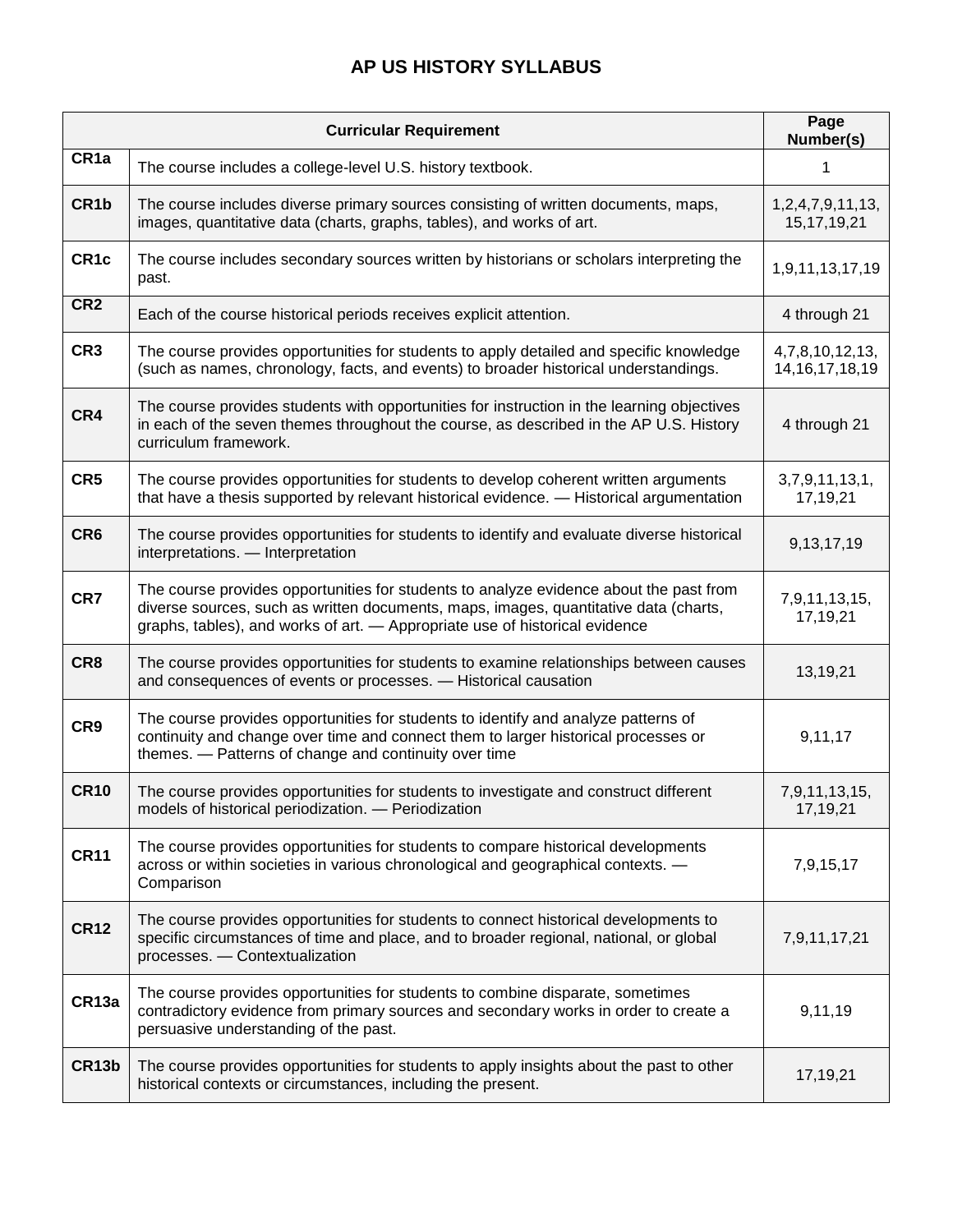### **Course Description**

The Advanced Placement United States History course focuses on the development of historical thinking skills. These skills include chronological reasoning, comparing and contextualizing historical developments, crafting historical arguments using evidence, and interpreting and synthesizing historical narratives. The course engages students in content learning objectives organized around seven themes, such as identity, peopling, and American in the world. This college-level course as in line with U.S. history survey courses offered across diverse colleges and universities. As such, the course includes emphasis on early and recent American history, such as the history of the Americas from 1491 to 1608 and contemporary U.S. history from 1980 to the present. The course allows considerable instructional flexibility across nine different periods of U.S. history. The course is designed to be the equivalent of a two-semester introductory college or university U.S. history course.

#### **Resources**

*All students will be able to check out a district approved textbook for in-class and home use. Supplemental texts are available in classroom libraries and/or digital, online formats. Students will also have access to take-home excerpts from supplemental texts. Students will have access to additional primary sources and secondary sources in classroom libraries, excerpt form, and within online learning hubs (accessible from home).* 

**District Adopted Textbook**: Brinkley, Alan. American History, A Survey. 10th ed. McGraw-Hill College, 1999. ISBN 0-07- 303390.

*Note: Student support materials for the 13th edition of the text are available here: [http://glencoe.mcgraw-hill.com/sites/0012122005/student\\_view0/index](http://glencoe.mcgraw-hill.com/sites/0012122005/student_view0/index.html)*

#### **Supplemental Texts**

*These supplemental texts will be used to address further the course's diverse thematic learning objectives as well as key concepts in Period 9 (1980-present).* 

ABC-CLIO: americanhistory.abc-clio.com

Digital History: www.digitalhistory.uh.edu

Kennedy, David M.and Lizabeth Cohen. *The American Pageant*, 15th edition. Cengage, 2012.

Newman, John, and Schmalbach, *United States History: Preparing for the Advanced Placement Examination,* 2015 Edition, AMSCO Publishing, 2015.

Zinn, Howard. A Peoples History of the United States. Harper Collins, 2003.

#### **Primary Sources and Additional Secondary Sources**

*These resources provide access to original works of literature, diaries, letters, statistical data, and other types of primary and secondary sources. Some resources also provide competing interpretations of historical events from diverse historians.* 

Brown, Victoria Bissell, and Shannon, Timothy J. *Going to the Source, The Bedford Reader in American History*, Vol. 1: to 1877, Bedford/St. Martin's, 2004.

Fernland, Kevin. *Documents to Accompany America's History*, Vol. 2: Since 1865, 5th ed., Bedford/St. Martin's,2004. Yazawa, Melvin. *Documents to Accompany America's History*, Vol. 1: to 1877, 5th ed., Bedford/St. Martin's,2004. Zinn, Howard, and Arnove, Anthony. *Voices of a People's History of the United States.* Seven Stories Press, 2009. **americanart.si.edu/collections/online.cfm** Smithsonian Museum of American Art collection online.

**www.Americanhistory.si.edu/collections/music** National Museum of American History and Smithsonian Global Sound. NMAH's Sounds of America streams one hour programs on topics such as Civil Rights freedom songs, presidential elections songs, and Civil War songs.

**www.archives.gov/research**/ The National Archives has an immense collection of photographs, documents, and research materials.

**avalon.law.yale.edu** The Avalon Project at Yale Law School, The Lillian Goldman Law Library in Memory of Sol Goldman, The Document Collection. An array of primary source historical documents.

**www.cagle.com** Daryl Cagle's Political Cartoonist Index. Great source for modern political cartoons. **www.centerforlearning.com** Digital online lesson plan and resource hub

**www.corcoran.org.** Encouraging American Genius: Master Paintings from the Corcoran Gallery of Art. **www.gilderlehrman.org**. The Gilder Lehrman Institute of American History. Excellent source of primary source documents.

**2014 – 2015 Page 1 | 21**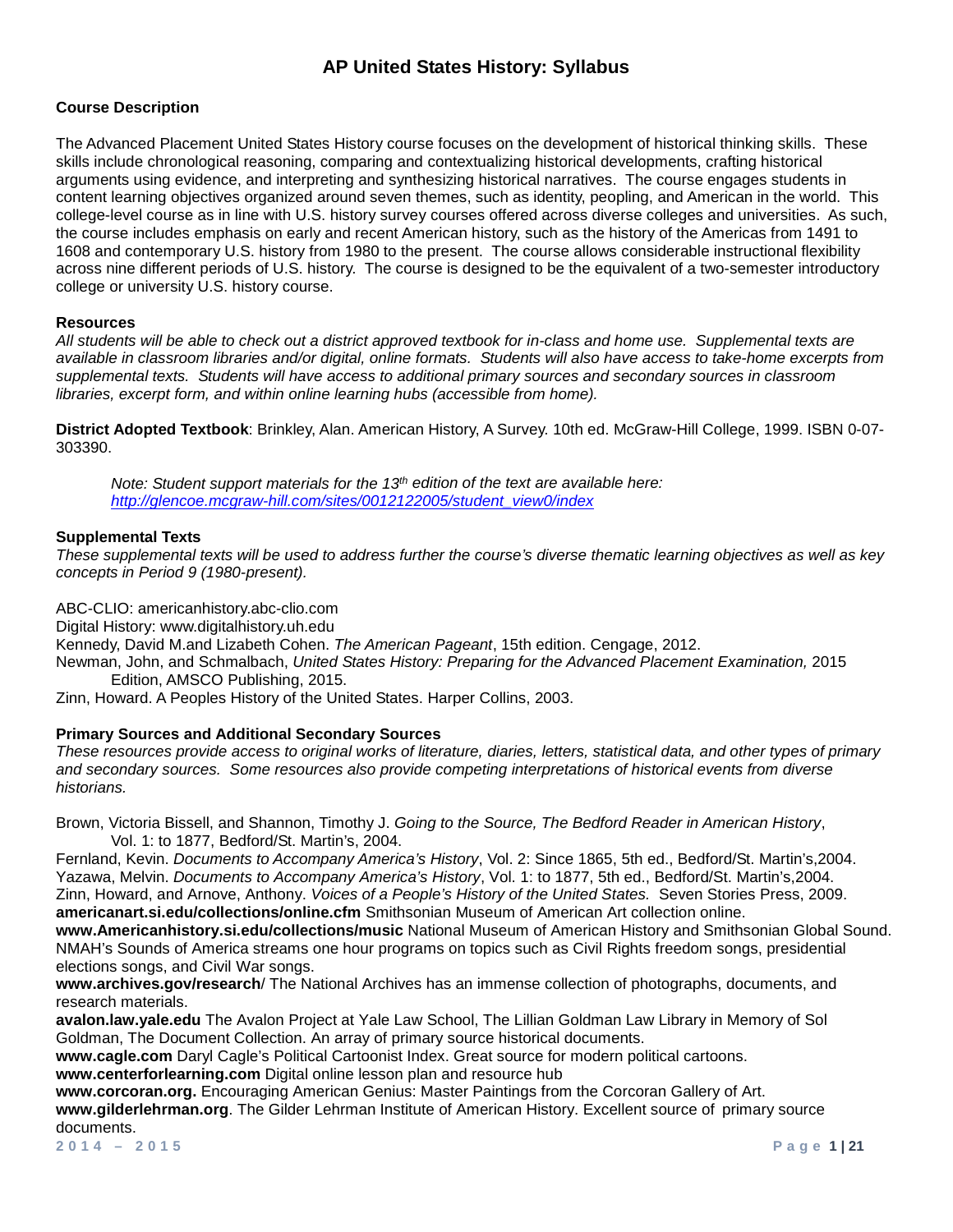**www.gilderlehrman.org/historians/podcasts** The Gilder Lehrman Institute of American History. Over 80 free pod casts on a wide variety of US History topics by eminent historians.

**www.mfa.org** The Museum of Fine Arts Houston.

**www.moma.org** New York Museum of Modern Art.

**www.oyez.org** The Oyez® Project at Northwestern University's U.S. Supreme Court multimedia database is a searchable database of US Supreme Court cases, oral arguments, etc.

**www.uselectionatlas.org** David Leip's Atlas of US Presidential Elections from 1789. Colorful maps and charts, up-todate information.

## **Historical Thinking Skills and Themes**

*As the course description indicates, AP United States History emphasizes historical thinking skills and themes. The selected learning activities for each unit incorporate a range of thinking skills and themes listed below.*

| THEMES AND OVERARCHING QUESTIONS |                                                                                                                                                                                     |  |
|----------------------------------|-------------------------------------------------------------------------------------------------------------------------------------------------------------------------------------|--|
|                                  | How and why have debates over American national identity changed over time?                                                                                                         |  |
| <b>Identity</b>                  | How have gender, class, ethnic, religious, regional, and other group identities<br>changed in different eras?                                                                       |  |
|                                  | How have changes in markets, transportation, and technology affected<br>American society from colonial times to the present day?                                                    |  |
| Work, Exchange, and Technology   | Why have different labor systems developed in British North America and the<br>United States, and how have they affected U.S. society?                                              |  |
|                                  | How have debates over economic values and the role of government in the U.S.<br>economy affected politics, society, the economy, and the environment?                               |  |
|                                  | Why have people migrated to, from, and within North America?                                                                                                                        |  |
| Peopling                         | How have changes in migration and population patterns affected American life?                                                                                                       |  |
|                                  | How and why have different political and social groups competed for influence<br>over society and government in what would become the United States?                                |  |
| <b>Politics and Power</b>        | How have Americans agreed on or argued over the values that guide the<br>political system as well as who is a part of the political process?                                        |  |
|                                  | How have events in North America and the United States related to<br>contemporary developments in the rest of the world?                                                            |  |
| America in the World             | How have different factors influenced U.S. military, diplomatic, and economic<br>involvement in international affairs and foreign conflicts, both in North America<br>and overseas? |  |
|                                  | How did interactions with the natural environment shape the institutions and<br>values of various groups living on the North American continent?                                    |  |
| <b>Environment and Geography</b> | How did economic and demographic changes affect the environment and lead<br>to debates over use and control of the environment and natural resources?                               |  |
|                                  | How and why have moral, philosophical, and cultural values changed in what<br>would become the United States?                                                                       |  |
| Ideas, Beliefs, and Cultures     | How and why have changes in moral, philosophical, and cultural values affected<br>U.S. history?                                                                                     |  |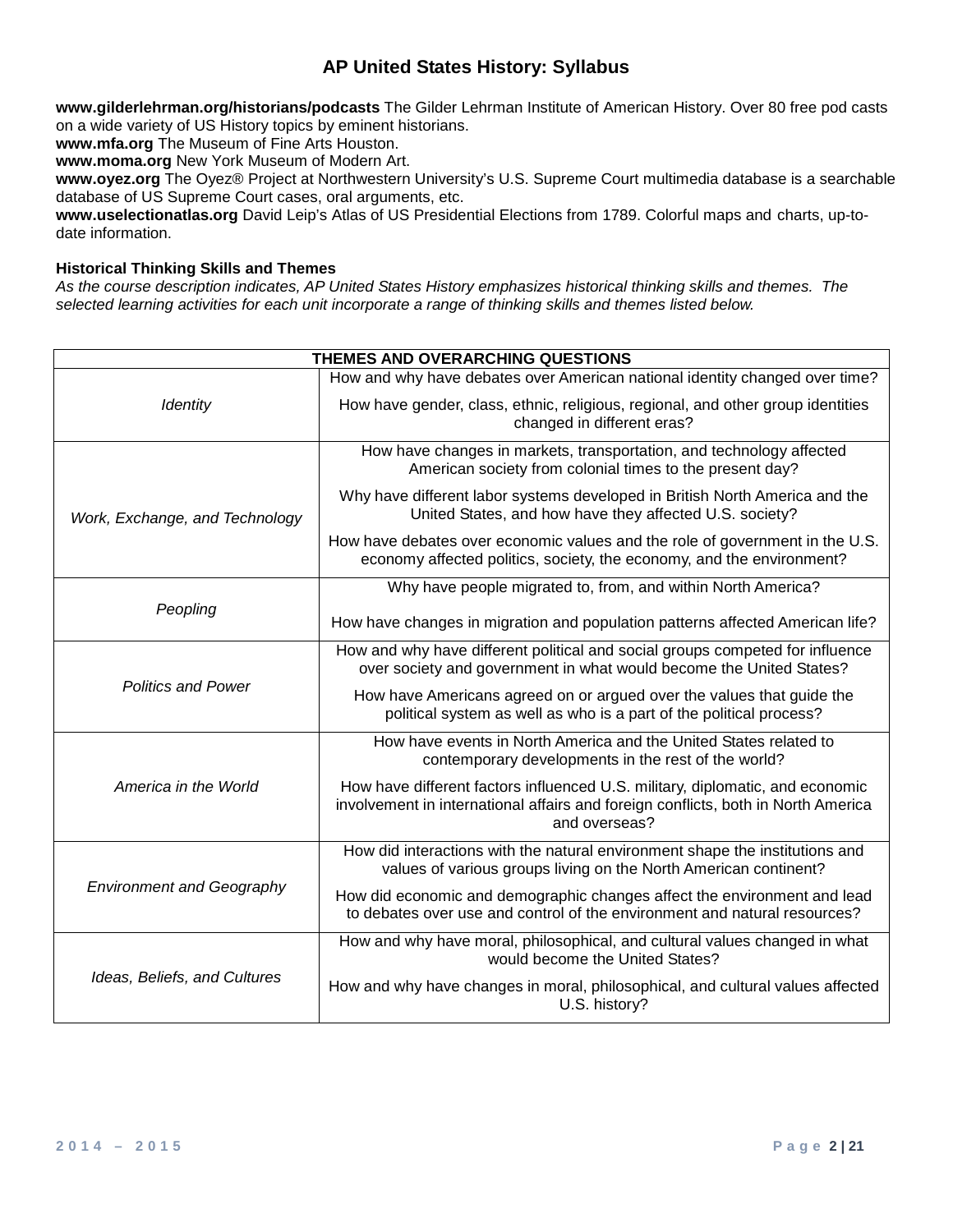| <b>HISTORICAL THINKING SKILLS</b>                                       |                                                                                             |  |
|-------------------------------------------------------------------------|---------------------------------------------------------------------------------------------|--|
| Chronological<br>Reasoning                                              | <b>Historical Causation</b><br>Patterns of Continuity and Change over Time<br>Periodization |  |
| Contextualization                                                       | Comparison<br>Contextualization                                                             |  |
| <b>Crafting Historical Arguments From</b><br><b>Historical Evidence</b> | <b>Historical Argumentation</b><br>Appropriate Use of Relevant Historical Evidence          |  |
| <b>Historical Interpretation</b><br><b>And Synthesis</b>                | Interpretations<br>Synthesis                                                                |  |

#### **Course Expectations and Evaluation**

**Daily work:** Faithful and timely completion of reading assignments, concept cards, chapter outlines, and interpretive timelines are key to success. Daily work comprises \_\_\_\_% of the grade for each cycle. Copying another's % of the grade for each cycle. Copying another's concept cards and chapter outlines CANNOT substitute for reading and doing the work. On the other hand, students are certainly welcome to compare already completed work with others to analyze and discuss competing ideas.

**Unit Exams**: Unit exams and major assignments comprise \_\_\_\_% of the grade for each cycle. As the course progresses, unit exams will mirror the format of the AP exam increasingly closely. These exams will incorporate stimulus-bound multiple choice question sets, short-answer questions that emphasize particular historical thinking skills, document-based questions, and long-essays that mirror content and skills of the course. During the first few units of the course, students will be provided scaffolded support for these kinds of tasks. For example, students might have a reduced number of documents for a DBQ task or be given specific key concepts to study prior to short-answer question sets. However, as the actual AP approaches, students will be expected to perform the full tasks of the AP exam.

Students will receive unit exam grades for larger assignments that take more than one day of preparation. Some of these kinds of assignments might include oral presentations, Socratic seminars, and historiographic debates about particular historical topics.

Students will analyze and interpret various historical perspectives from prominent historians and present their findings in diverse formats (i.e., oral/written report, class discussion/debate, Socratic seminar).

**End-of-semester exams** will be structured like the CollegeBoard AP exam. Consequently, these exams include stimulusbound multiple choice question sets, short-answer questions, and essays, including a DBQ. Tests are college level and differ significantly from typical high school exams in terms of scope, analysis, and detail. Test taking is a skill that will improve with time and conscientious effort. Students must maintain a passing average, satisfactory conduct, and satisfactory attendance/tardiness in accordance with district policy.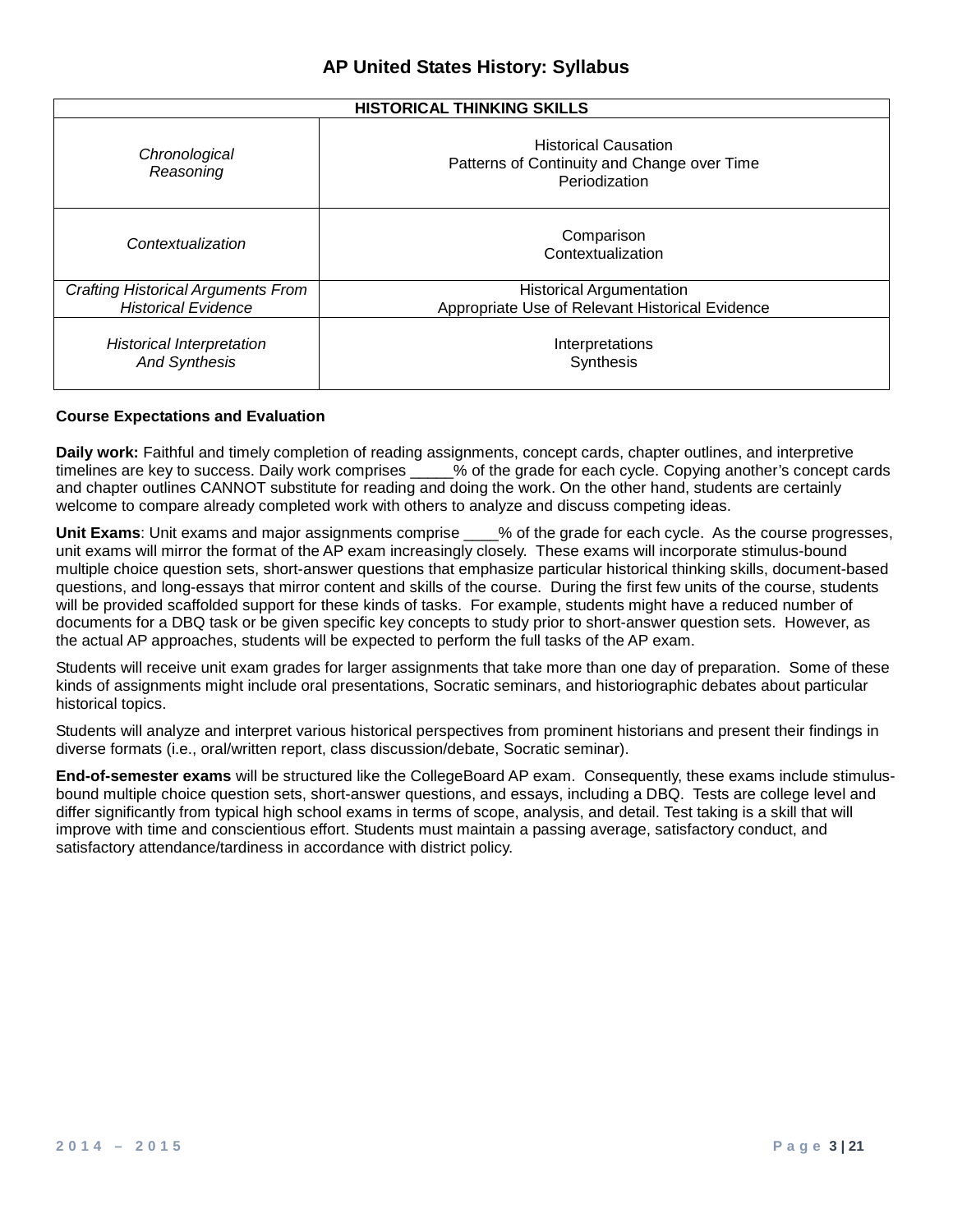## **Period 1: 1491-1607: New Contacts in North America**

#### **Required Content**

#### **KC 1.1 ESPN of pre-European native populations**

1 diversity among pre-European native populations [PEO-1, ENV-1, ENV2]

#### **KC 1.2 Columbian Exchange**

1 demographic/social shifts in on both sides of Atlantic [PEO-4, PEO-5, ENV-1, WXT-1, WXT-4, WOR-1] 2 competition among European empire-builders [ENV-1, ENV-4, WXT-1, WOR-1, POL-1]

#### **KC1.3 Challenges to Worldviews of Indians, Africans, Europeans**

1 ESP relationships among white and nonwhite peoples [CUL-1] 2 Native and African attempts to maintain autonomy [ID-4, POL-1, CUL-1, ENV-2]

| <b>Period 1 PPETS</b>                                                                                                                                                              |                                                                                                                                     |                                                                                                                                                                |
|------------------------------------------------------------------------------------------------------------------------------------------------------------------------------------|-------------------------------------------------------------------------------------------------------------------------------------|----------------------------------------------------------------------------------------------------------------------------------------------------------------|
| Maize cultivation<br>American Southwest<br>foraging and hunting<br><b>Great Basin</b><br><b>Great Plains</b><br>Atlantic Seaboard<br>hunter-gatherer economy<br>Columbian Exchange | demographic change<br>epidemics<br>caste system<br>Spanish & Portuguese traders<br>encomienda<br>feudalism<br>capitalism<br>sextant | joint-stock companies<br>Juan de Sepulveda<br>Bartolome de Las Casas<br>Spanish mission system<br>Juan de Onate<br>maroon communities in Brazil &<br>Caribbean |

#### **Selected Learning Activities**

- Students will map the Paleolithic Migration Routes from Asia to America. (PEO-1)(ENV-2)
- Students will complete a Society Comparison Chart analyzing similarities and differences between the Pueblo, Great Lakes, and Iroquois societies. The chart includes a section on the relationship between physical geography and societal development. (PEO-1)(ENV-2)
- Students will analyze the article *Inverting Bloom's Taxonomy* by Sam Wineburg and Jack Schneider from *Education Weekly*. The guided analysis will direct students to relate the article to the AP Historical Thinking Skills and act as an introduction to document analysis strategies.
- After receiving primary source analysis instruction using a specific strategy (i.e., APPARTS, PPETS, ESPN, SOAPStone), the students will analyze the following primary source: Christopher Columbus: Letter to Ferdinand and Isabella of Spain. (CUL-1)
- Using a visual analysis chart, students will analyze the following the pictorial primary source Mesoamerican Maize Cultivation from the Florentine Codex. (CUL-1)
- Students will complete a Columbian Exchange Chart and participate in an Inner Outer Circle Seminar on the Columbian Exchange. The chart includes the exchange of plants, animals, diseases and human migrations with a special focus on small pox, corn, sugar, slaves, horses, and religion. (PEO-4) (POL-1)(ENV-1)
- After reading the works of Bartolome de Las Casas, will use an analytical tool (i.e., APPARTS, PPETS, ESPN, SOAPStone) to complete an Impact of the Individual Chart to analyze his goals and accomplishments. (PEO-4)(WXT-1)(POL-1)(CUL-4)
- The students will complete a Documentary Analysis Chart for each episode of *A Biography of America.*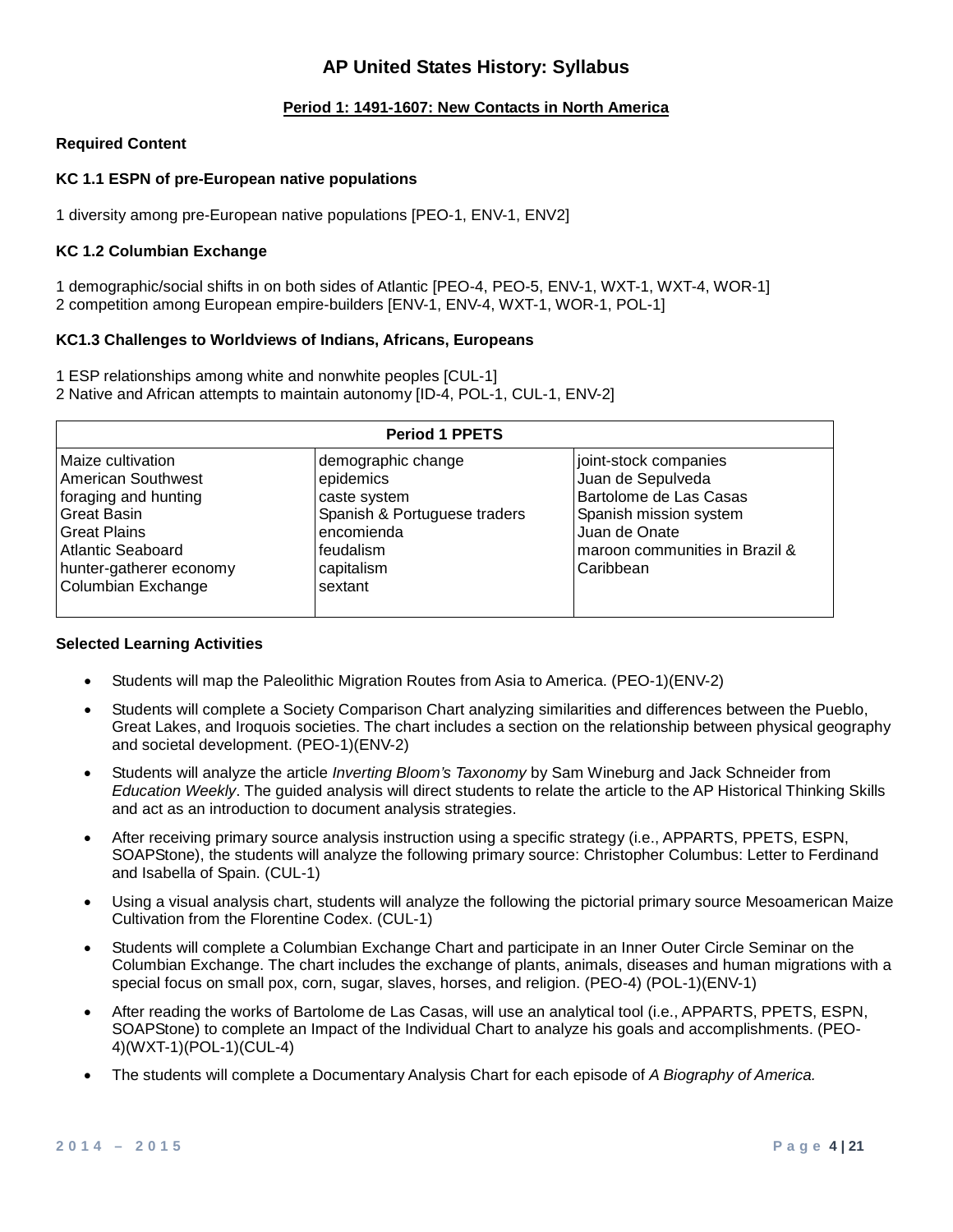### **Review and Synthesis Activities**

Students articulate the rationale for 1491 and 1607 as beginning and end points for this time period. Students also discuss other possible dates for beginning and end points.

*Six Degrees of Separation*: Students will be provided with two events spanning decades, but related by their theme. They will select six events in chronological order that link the first event in the series with the last. Students will write the name of each selected event, and use their research and knowledge of the time period to create an argument to support the events selected. Students must emphasize both cause and effect and/or demonstrate continuity or change over time in their linking. There will be at least one Six Degrees assignment per unit. Some events can and will include environmental impact data. This assignment provides students with the opportunity to observe continuity and change over time. For this period, the two events are as follows: from 1491 to Jamestown. Students will also identify several continuities that connect 1941 with Jamestown.

| <b>Identity</b>                  | How did the identities of colonizing and indigenous American societies change as<br>a result of contact in the Americas?                                                                                       |
|----------------------------------|----------------------------------------------------------------------------------------------------------------------------------------------------------------------------------------------------------------|
| Work, Exchange, and Technology   | How did the Columbian Exchange-the mutual transfer of material goods,<br>commodities, animals, and diseases-affect interaction between Europeans and<br>natives and among indigenous peoples in North America? |
| Peopling                         | Where did different groups settle in the Americas (before contact) and how and<br>why did they move to and within the Americas (after contact)?                                                                |
| <b>Politics and Power</b>        | How did Spain's early entry into colonization in the Caribbean, Mexico, and South<br>America shape European and American developments in this period?                                                          |
| America in the World             | How did European attempts to dominate the Americas shape relations between<br>Native Americans, Europeans, and Africans?                                                                                       |
| <b>Environment and Geography</b> | How did pre-contact populations of North America relate to their environments?<br>How did contact with Europeans and Africans change these relations in North<br>America?                                      |
| Ideas, Beliefs, and Cultures     | How did cultural contact challenge the religious and other values systems of<br>peoples from the Americas, Africa, and Europe?                                                                                 |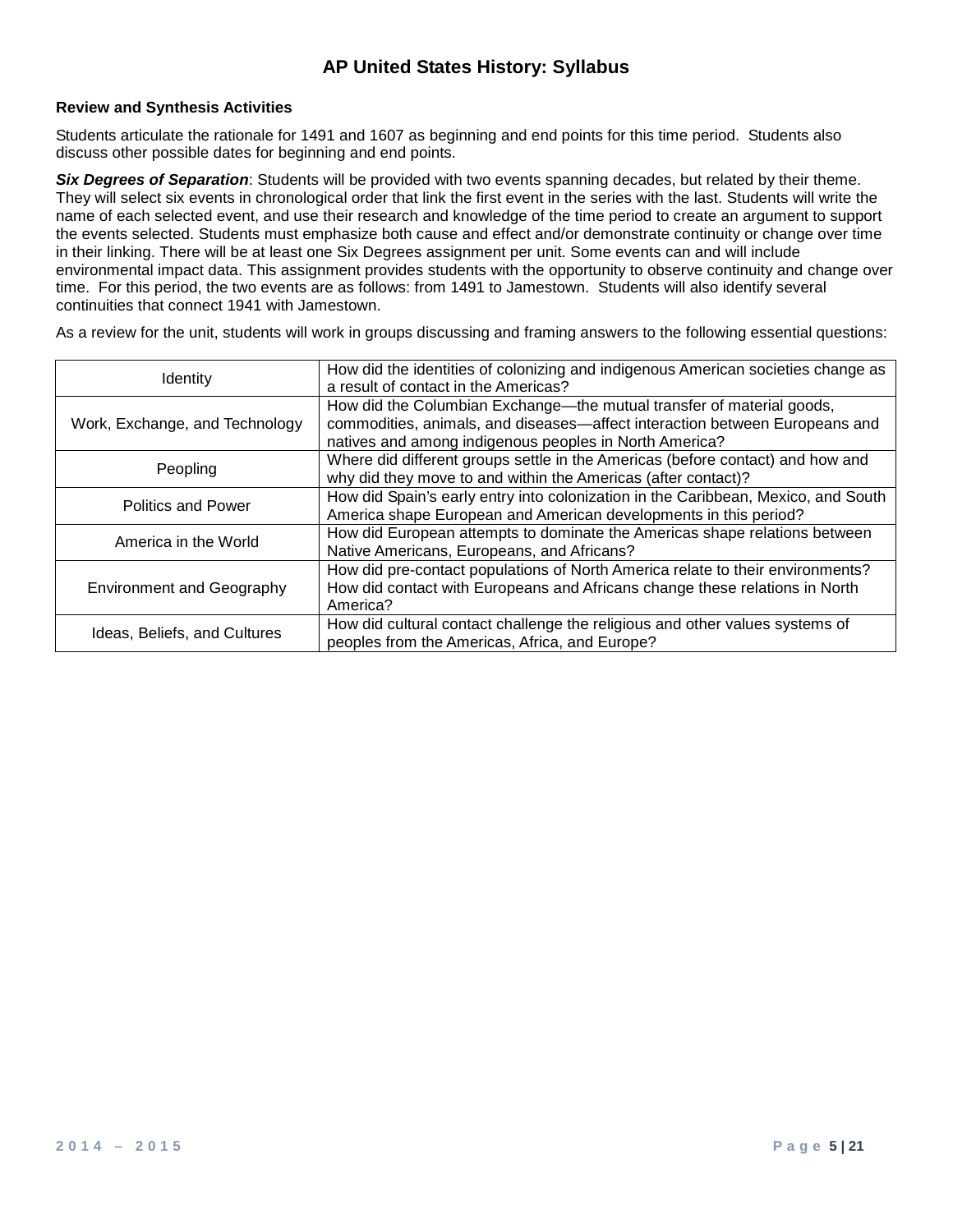### **Period 2: 1607-1754: Emergence of Distinct Colonial and Native Societies**

#### **Required Content**

### **KC 2.1 Different patterns of colonization**

1 varied models of colonization (Spanish, French, Dutch, British) [WXT-1, PEO-1, WOR-1, ENV-4] 2 British-American system of slavery [WOR-1, WXT-4, ID-4, POL-1, CUL-1] 3 environmental factors leading to regional differences [WXT-2, WXT-4, ENV-2, ID-5, CUL-4]

#### **KC 2.2 intercultural contact and conflict**

1 resource competition among European rivals and North American conflict [WXT-1, PEO-1, WOR-1, POL-1, ENV-1] 2 changes in European and Amerindian values due to conflict [ID-4, WXT-1, PEO-4, PEO-5, POL-1, CUL-1]

#### **KC 2.3 Atlantic World changes and influence on colonial societies**

1 economic growth, social networks, changed labor systems [WXT-1, WXT-4, WOR-1, WOR-2, CUL-4] 2 resistance among British colonists, given prior autonomy [WOR-1, WOR-2, ID-1, CUL-4]

| <b>Period 2 PPETs</b>              |                                |                                      |
|------------------------------------|--------------------------------|--------------------------------------|
| Colonization                       | commodities                    | African slave trade                  |
| conversion                         | Wool Act;                      | Anglicization                        |
| intermarriage                      | Molasses Act:                  | autonomous political communities     |
| British-American system of slavery | smuggling in Spanish & English | Maryland Toleration Act of 1649 John |
| racial hierarchy                   | colonies                       | Locke                                |
| indentured servants                | Pueblo Revolt                  | racial stereotyping                  |
| kinship relationships              | <b>Atlantic World</b>          | racial gradations                    |
| overt and covert resistance        | labor systems                  | Casta system                         |
| rebellion; sabotage; escape        | trans-Atlantic print culture   | mulatto                              |
| New England colonies               | Protestant evangelism          | British imperial system              |
| <b>Puritans</b>                    | religious toleration           | colonial governance                  |
| Chesapeake colonies and North      | European Enlightenment         | dominion of New England              |
| Carolina                           | New World and European goods   | <b>Navigation Acts</b>               |
| tobacco cultivation                |                                | <b>Great Awakening</b>               |
| African chattel                    |                                | republicanism                        |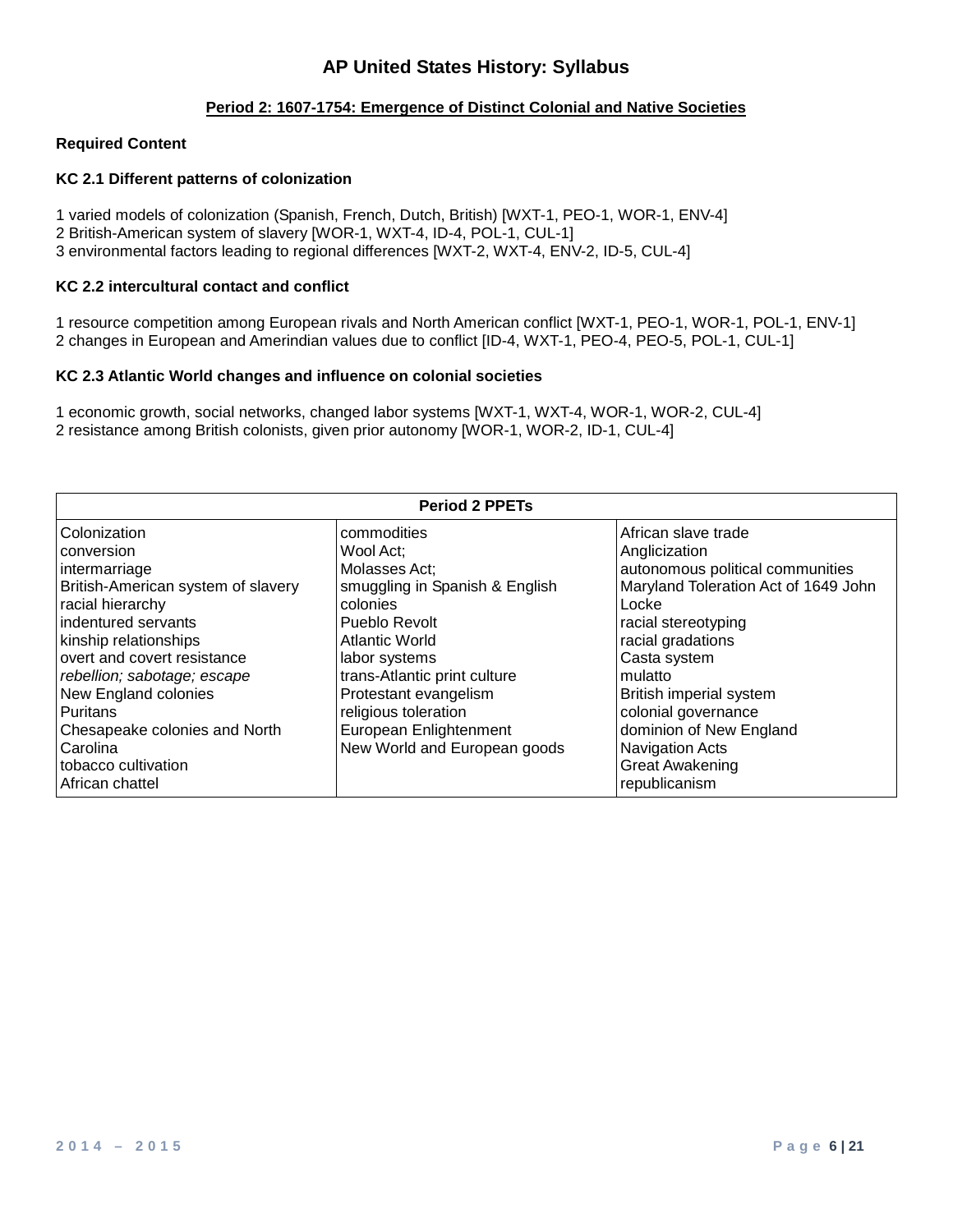### **Selected Learning Activities**

- Students will analyze Spanish, French, and English empire building by completing an Empire Comparison Chart. This comparison will address changes and continuities in empire building. During this process they will analyze a population and economic activity map of all three empires. (ID-1)(WXT-1)(PEO-1)(POL-1)(WOR-1)(ENV-2)(CUL-1)
- Students will map the Triangular Trade. (ID-6)(WXT-1)(WXT-2)(PEO-1)
- Students will use their Columbian Exchange Charts, Map of Triangular Trade, and Nash's article on slavery as the basis of a seminar discussion on the validity of studying the American colonies as part of larger Atlantic World processes.
- Following AP Free Response Essay instruction, students will write an essay from the 2008 AP U.S. History exam: Early encounters between American Indians and European colonists led to a variety of relationships among different cultures.
- Students will write an essay that examines how the actions taken by BOTH American Indians and European colonists shaped those relationships in TWO of the following regions. Confine your answer to the 1600s and be sure to develop your thesis. (ID-4)(PEO-4)(POL-1)
	- **New England**
	- Chesapeake
	- Spanish Southwest
	- New York and New France
- Have students learn more about the analysis and writing for a DBQ essay by using the documents from the 2010 AP U.S. History exam on the culture and politics of the Puritans. The emphasis will be on writing a strong thesis statement and accurate document analysis.
- Students will compare and contrast the Enlightenment and the Great Awakening by completing, and discussing, an Idea Comparison Chart. (ID-1) (WOR-2)(CUL-4)

## **Review and Synthesis Activities**

Students will articulate the rationale for 1607 and 1754 as beginning and end points for this time period. Students will also discuss other possible dates for beginning and end points.

Six Degrees of Separation: From Jamestown to the French and Indian War. Students will also identify several continuities that connect Jamestown with the French and Indian War.

| <b>Identity</b>                  | What were the chief similarities and differences among the development of<br>English, Spanish, Dutch, and French colonies in America?                                                                                                   |
|----------------------------------|-----------------------------------------------------------------------------------------------------------------------------------------------------------------------------------------------------------------------------------------|
| Work, Exchange, and Technology   | How did distinct economic systems, most notably a slavery system based on<br>African labor, develop in British North America? What was their effect on<br>emerging cultural and regional differences?                                   |
| Peopling                         | Why did various colonists go to the New World? How did the increasing<br>integration of the Atlantic world affect the movement of peoples between its<br>different regions?                                                             |
| <b>Politics and Power</b>        | In what ways did the British government seek to exert control over its American<br>colonies in the 17th and 18th centuries?                                                                                                             |
| America in the World             | How did the competition between European empires around the world affect<br>relations among the various peoples in North America?                                                                                                       |
| <b>Environment and Geography</b> | How and why did the English North American colonies develop into distinct<br>regions?                                                                                                                                                   |
| Ideas, Beliefs, and Cultures     | How did the expansion of cultural contact that took place with permanent<br>colonization alter conditions in North America and affect intellectual and religious<br>life, the growth of trade, and the shape of political institutions? |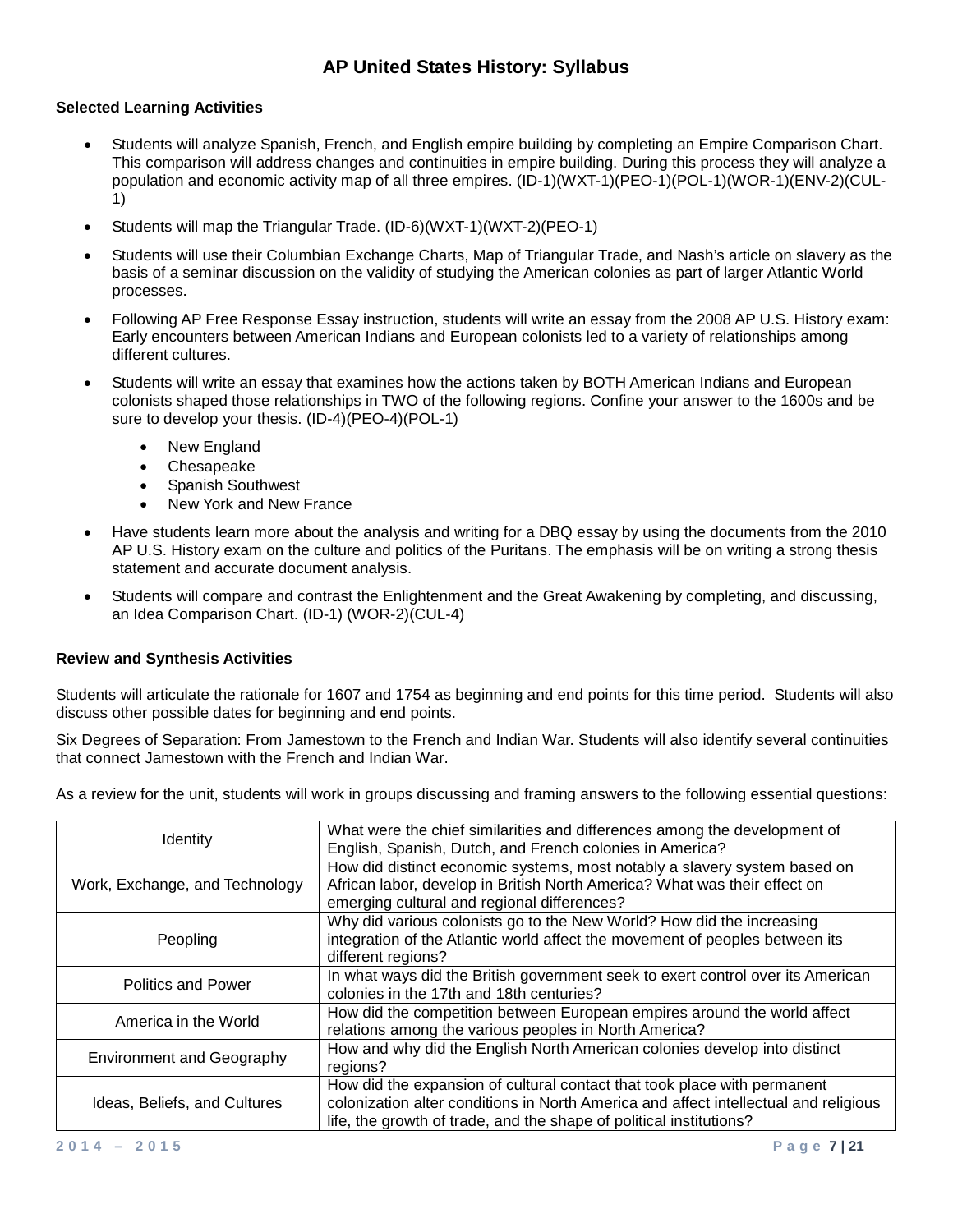## **Period 3: 1754-1800: British Reassertion of Control and a New Nation**

#### **Required Content**

### **KC 3.1 Effects of British imperial victory over France**

1 evolving alliances among Amerindians [ID-4, POL-1, ENV-2, ENV-4, CUL-1] 2 unifying colonial opposition to Britain as spark for independence [ID-1, WXT-1, POL-1, WOR-1, CUL-2, CUL-4] 3 debates over foreign policy in the new United States [WOR-5, POL-2]

### **KC 3.2 New political practices challenge traditional imperial systems**

1 debates about religion and governments lead to political experiments [ID-1, POL-5, WOR-2, CUL-4] 2 weaknesses of AOC lead to Constitution with Bill of Rights [WXT-6, POL-5, WOR-5] 3 American self-government and liberty spread to other parts of worldviews [ID-4, WOR-2, POL-5, CUL-2]

#### **KC 3.3 Factors leading to multiethnic, multiracial national identity**

1 socio-cultural effects of Western migration [ID-5, ID-6, PEO-5, POL-1, WOR-1, WOR-5] 2 policy effects of Western migration and resulting conflicts [POL-1, PEO-4, WOR-5] 3 new forms of American cultural expressions [ID-5, WXT-2, WXT-4, POL-2, CUL-2, ENV-3]

| <b>Period 3 PPETs</b>               |                                         |                                   |
|-------------------------------------|-----------------------------------------|-----------------------------------|
| New American republic               | partisan debates                        | Kentucky and Virginia Resolutions |
| French-Indian fur trade networks    | democratic ideas                        | Hamilton's Financial Plan         |
| alliances                           | republican forms of governments         | American Revolution               |
| encroachment                        | imperial systems                        | abolition of slavery              |
| tribal lands                        | Protestant evangelical religious fervor | Abigail Adams                     |
| Pontiac's Rebellion                 | hereditary privilege                    | Haiti                             |
| <b>Iroquois Confederation</b>       | John Locke                              | march of the Paxton boys          |
| Seven Years' War                    | Jean-Jacques Rousseau                   | backcountry cultures              |
| Stamp Act                           | Adam Smith                              | Shays' Rebellion                  |
| <b>Committees of Correspondence</b> | Thomas Paine's Common Sense             | frontier vs. tidewater Virginia   |
| grassroots movements                | Declaration of Independence             | corridos                          |
| mobilization                        | Articles of Confederation               | trans-Appalachian West            |
| <b>British subjects</b>             | centralized power                       | Northwest Ordinance               |
| ideas of Enlightenment              | property qualifications for voting      | private property                  |
| Sons of Liberty                     | Constitution                            | Northwest Territory               |
| loyalist opposition                 | federalism                              | seizure of Indian lands           |
| foreign policy                      | separation of powers                    | treaties                          |
| neutral trading rights              | <b>Bill of Rights</b>                   | free navigation                   |
| <b>French Revolution</b>            | liberty versus order                    | diplomatic initiatives            |
| George Washington's Farewell        | delegates                               | Jay's Treaty                      |
| Address                             | ratification                            | Pinckney's Treaty                 |
|                                     | political parties                       | republican motherhood             |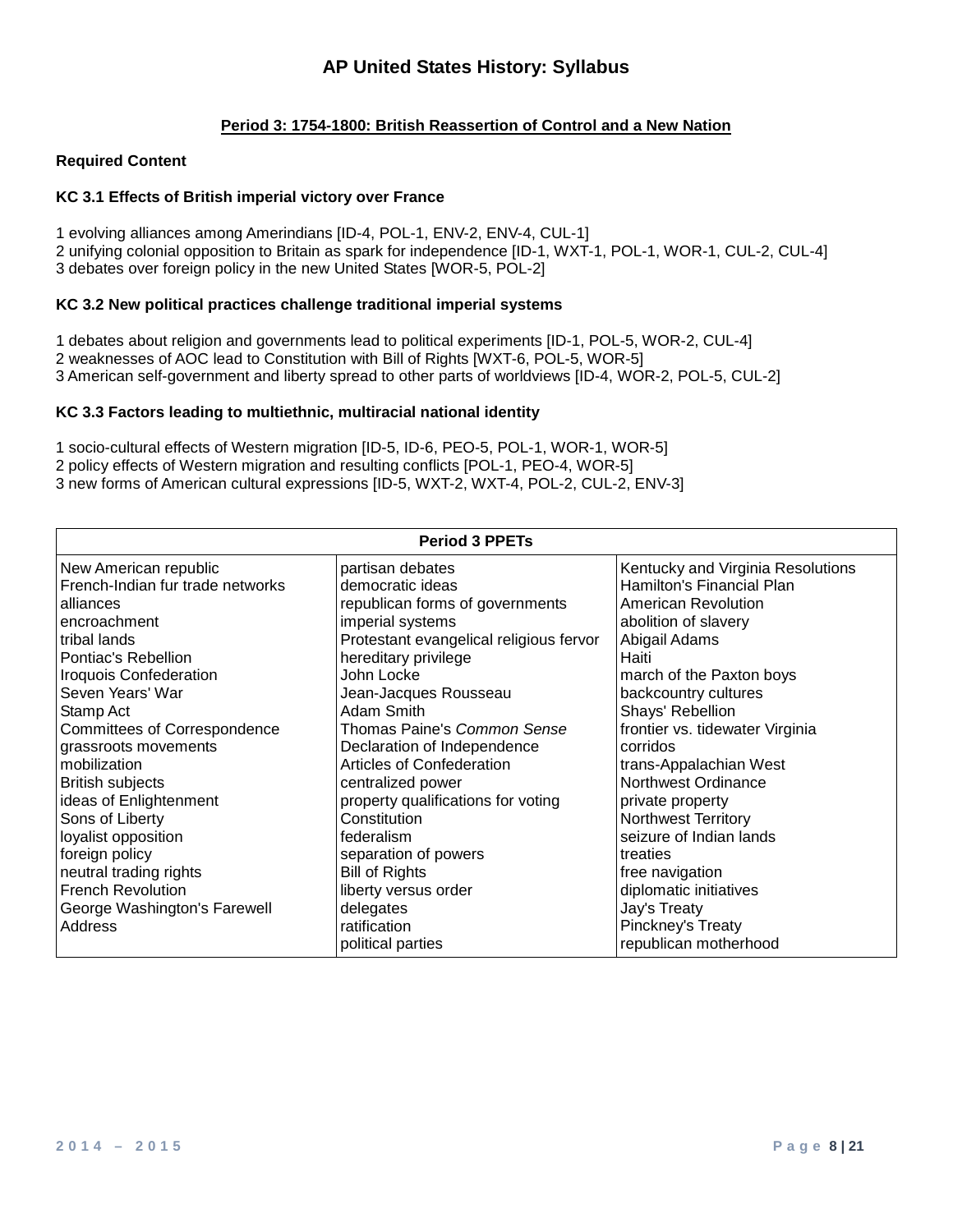### **Selected Learning Activities**

- Students will analyze Pontiac's Rebellion by completing a Conflict Analysis Chart. (PEO-4)(POL-1)
- Students will analyze primary sources from John Locke and Adam Smith to discover the influence of both authors in mainstream American political and economic values. (WXT-1)(WXT-2)(WXT-6)(WOR-2)(CUL-4)
- Students will define the term "Scots-Irish" and relate it to the overall concept of ethnic identity. (ID-4)
- Students will evaluate H.W. Brands' characterization of Benjamin Franklin as the "First American" by analyzing a selection from Brands' biography of Benjamin Franklin. They will also evaluate Franklin as an embodiment of Enlightenment thought. (ID-1)(WXT-2)(WOR-2)(CUL-4)
- Students will write an essay with a thesis statement for the DBQ from the 2005 AP U.S. History Exam: "To what extent did the American Revolution fundamentally change American Society?" Students will be required to address changes and/or continuities in American society accompanying the American Revolution, and they will be required to situate these changes and/or continuities within larger global processes.
- Students will compose a set of six footnotes identifying Enlightenment ideas and diplomatic strategies in the Declaration of Independence. They will also summarize the assumption of thirteen independent States found in the document. (ID-1)(WOR-2)
- Students will compare and contrast the Articles of Confederation with the Constitution using a Comparison Chart.
- Using a specific document analysis strategy (i.e., APPARTS, PPETS, ESPN, SOAPStone), students will analyze the following primary sources:
	- Image: Paul Revere's version of the Boston Massacre
	- Image: John Trumbull: The Battle of Bunker Hill
	- Document: John Andres to William Barrell: Letter Regarding the
	- Image: Boston Tea Party cartoon
	- Document: The Declaration of Independence
	- Document: James Madison Defends the Constitution
	- Document: George Alsop: The Importance of Tobacco

#### **Review and Synthesis Activities**

Students will articulate the rationale for 1754 and 1800 as beginning and end points for this time period. Students will also discuss other possible dates for beginning and end points.

Six Degrees of Separation: Declaration of Independence to the Voting Rights Act of 1965. Students will also identify several continuities that connect the Declaration of Independence with the Voting Rights Act of 1965.

| <b>Identity</b>                  | How did different social group identities evolve during the revolutionary struggle?<br>How did leaders of the new United States attempt to form a national identity?                                |
|----------------------------------|-----------------------------------------------------------------------------------------------------------------------------------------------------------------------------------------------------|
| Work, Exchange, and Technology   | How did the newly independent United States attempt to formulate a national<br>economy?                                                                                                             |
| Peopling                         | How did the revolutionary struggle and its aftermath reorient white-American<br>Indian relations and affect subsequent population movements?                                                        |
| <b>Politics and Power</b>        | How did the ideology behind the revolution affect power relationships between<br>different ethnic, racial, and social groups?                                                                       |
| America in the World             | How did the revolution become an international conflict involving competing<br>European and American powers?                                                                                        |
| <b>Environment and Geography</b> | How did the geographical and environmental characteristics of regions opened up<br>to white settlement after 1763 affect their subsequent development?                                              |
| Ideas, Beliefs, and Cultures     | Why did the patriot cause spread so quickly among the colonists after 1763? How<br>did the republican ideals of the revolutionary cause affect the nation's political<br>culture after independence |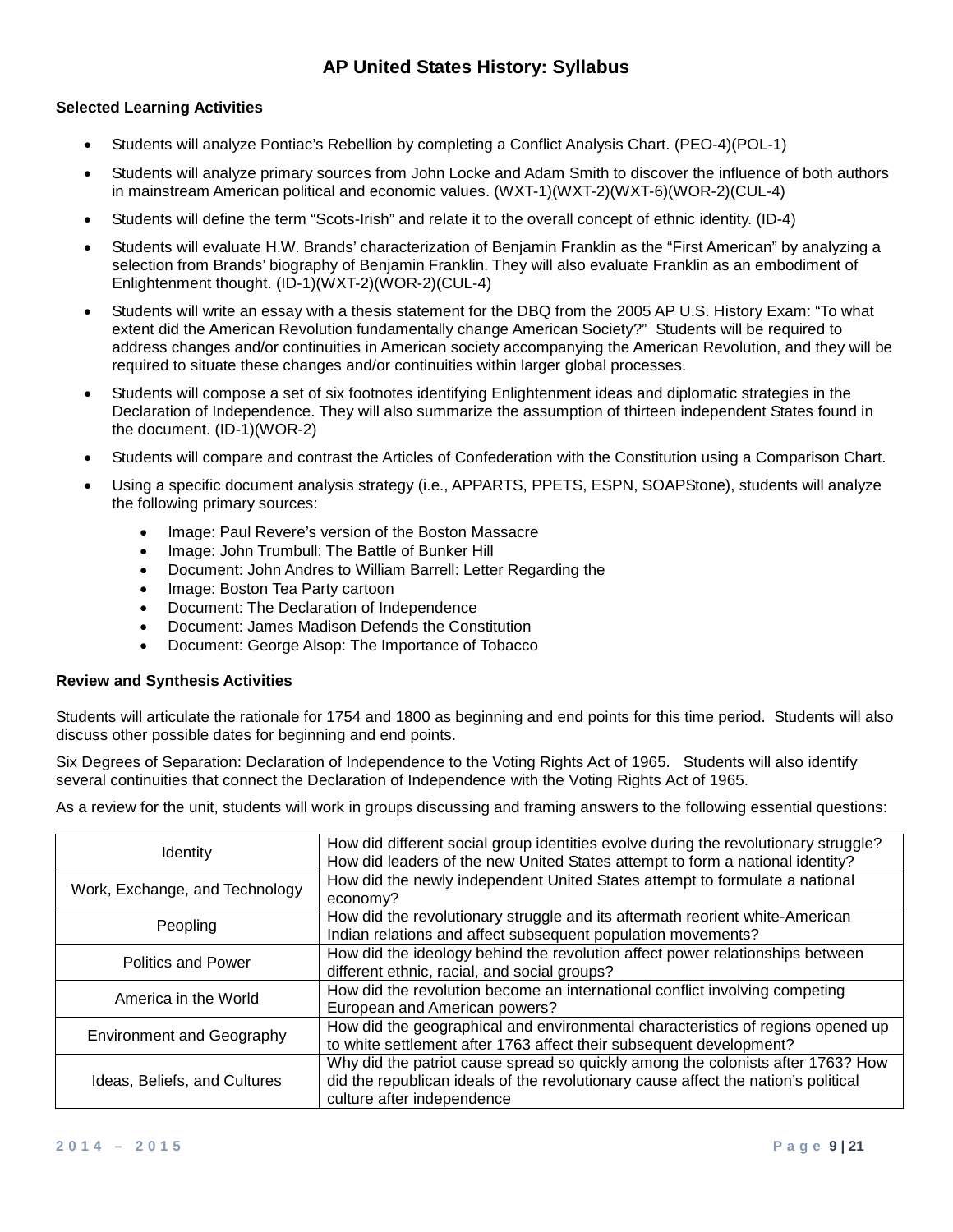### **Period 4: 1800-1848: Challenges of the New Republic**

#### **Required Content**

### **KC 4.1 New mass democracy and national culture**

1 continued debates about federalism and citizens' rights & responsibilities [POL-2, POL-5, POL-6, ID-5] 2 struggle to match political and social realities to institutional practice [CUL-2, POL-3, POL-6, WOR-2] 3 distinctive cultures within the United States [ID-1, ID-2, ID-5, CUL-2, CUL-5]

#### **KC 4.2 effects of modernization of tech, ag, and commerce**

1 shifts in agriculture and manufacturing [WXT-2, WXT-5] 2 effects of regional economic specialization [PEO-2, PEO-3, WXT-2, WXT-5, WXT-6] 3 effects of econ change on migration, family, and politics [WXT-2, WXT-7, PEO-2, PEO-3, ID-5, ID-6]

#### **KC 4.3 government and private initiatives in light of foreign policy changes**

1 dominating North America and foreign trade [WOR-5, WOR-6]

2 debates about expansion of territory and governmental power [WOR-6, POL-6]

3 western territories and slavery [ENV-3, POL-6]

| abolition<br>regional economic specialization<br>Mass democracy<br>Seneca Falls convention<br>Southern cotton<br>participatory democracy<br>relationships between federal<br><b>American Colonization Society</b><br>American System                                                                                                                                                                                                                                                                                                                                                                                                                                                                                                                                                                                                                                                                                                                                                                                                                               | <b>Period 4 PPETs</b> |                           |                      |
|--------------------------------------------------------------------------------------------------------------------------------------------------------------------------------------------------------------------------------------------------------------------------------------------------------------------------------------------------------------------------------------------------------------------------------------------------------------------------------------------------------------------------------------------------------------------------------------------------------------------------------------------------------------------------------------------------------------------------------------------------------------------------------------------------------------------------------------------------------------------------------------------------------------------------------------------------------------------------------------------------------------------------------------------------------------------|-----------------------|---------------------------|----------------------|
| branches of federal governments<br>xenophobia<br>market revolution<br>responsibilities of individual citizens<br><b>Hudson River School</b><br>migration patterns<br>John James Audubon<br>cult of domesticity<br>political agendas<br>constituencies<br>national bank<br>reform movements<br><b>Richard Allen</b><br>Louisiana Purchase<br>interest groups<br>Federalists<br>Annexation of Texas<br>consumer goods<br>manufacturing<br><b>Monroe Doctrine</b><br>Democratic-Republicans<br>interchangeable parts<br><b>Hartford Convention</b><br>Democrats<br>canals<br>nullification crisis<br>Whigs<br>War Hawks<br>railroads<br>judiciary<br>McCulloch v. Maryland<br>Indian Removal Act<br>telegraphy<br>international market economy<br>mechanical reaper<br>1820 Missouri Compromise<br><b>Samuel Slater</b><br>over cultivation<br>Embargo Act<br>Americans in the South<br>semi subsistence agriculture<br>Second Great Awakening<br>urban entrepreneurs<br>liberal social ideas<br>Lowell system<br><b>Baldwin Locomotive Works</b><br>Romantic beliefs | government and states | <b>Frederick Douglass</b> | internal slave trade |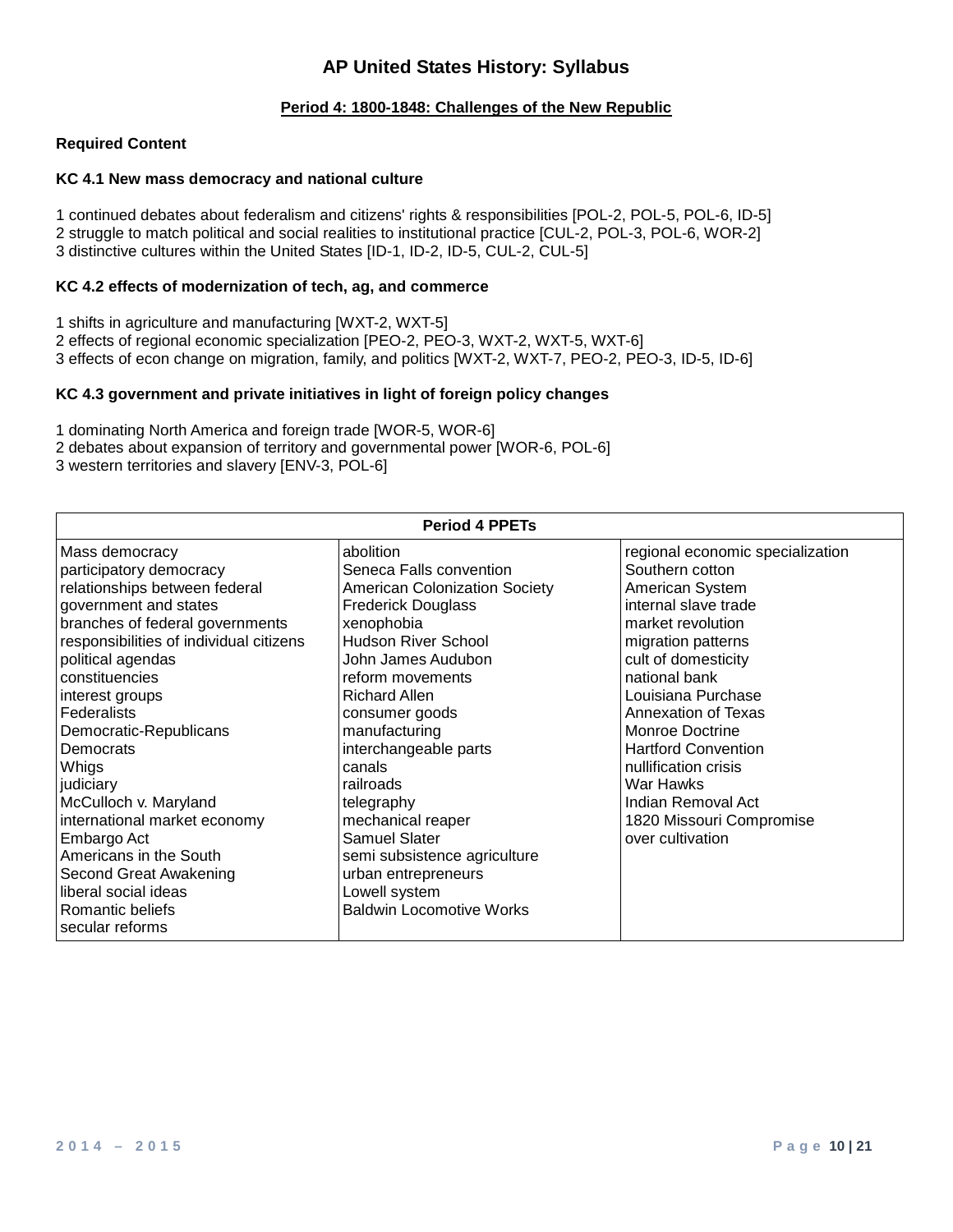### **Selected Learning Activities**

- Students will map changes to social groups precipitated by the Louisiana Purchase by using region, race, and class as their tools of analysis. (PEO-3)(WOR-5)(ENV-3)(ENV-4)
- Students will examine the presidency and ideology of Thomas Jefferson by completing a President Profile Chart. The students will also examine the goals and accomplishments of Alexander Hamilton by completing an Impact of the Individual Chart. These assignments are designed to help students understand the range of political ideas that led to formation of political parties in the early Republic. (ID-1)(WXT-2)(WXT-6)(POL-2)(POL-5)(CUL-4)
- Students do the 2005 AP U.S. History DBQ on Republican Motherhood and the Cult of Domesticity. (CUL-2)
- Students will interpret the evolving historiography of the Trail of Tears presented in *History in the Making*, by Kyle Ward. (PEO-4)(PEO-5)(CUL-5)
- Students will analyze the goals and accomplishments of Frederick Douglass by completing an Impact of the Individual Chart. (POL-3)(CUL-5)
- Students will be divided into groups to do presentations on Temperance, Abolition, Women's Suffrage, and Workers' Rights. Each presentation will include a poster created in the style of the era and an analysis of primary sources related to the topic. (POL-3)(CUL-5)
- Students will compose a poem reflecting the ideals and goals of the Seneca Falls Convention. Students will then discuss the extent to which the Seneca Falls Convention precipitated change, and they will situate the Seneca Falls Convention within larger global processes of change.
- Students will analyze the following quantitative charts:
	- Graph: American Export Trade: 1790-1815
	- Graph: Distribution of Slave Labor (1850)
	- Table: Wealth in Boston 1687-1848
	- Using a document analysis strategy (i.e., APPARTS, PPETS, ESPN, SOAPStone), students will analyze:
		- Document: Memoirs of a Monticello Slave (1847)
		- Document: The Harbinger: The Female Workers of Lowell (WXT-5)

#### **Review and Synthesis Activities**

Students will articulate the rationale for 1800 and 1848 as beginning and end points for this time period. Students will also discuss other possible dates for beginning and end points.

Six Degrees of Separation: From Jefferson to the Reform Era. Students will also identify several continuities that connect Jefferson with the Reform Era.

| As a review for the unit, students will work in groups discussing and framing answers to the following essential questions: |  |  |
|-----------------------------------------------------------------------------------------------------------------------------|--|--|
|                                                                                                                             |  |  |

| <b>Identity</b>                   | How did debates over American democratic culture and the proximity of many different<br>cultures living in close contact affect changing definitions of national identity?                                                                                                                            |
|-----------------------------------|-------------------------------------------------------------------------------------------------------------------------------------------------------------------------------------------------------------------------------------------------------------------------------------------------------|
| Work, Exchange, and<br>Technology | How did the growth of mass manufacturing in the rapidly urbanizing North affect<br>definitions of and relationships between workers, and those for whom they worked? How<br>did the continuing dominance of agriculture and the slave system affect southern social,<br>political, and economic life? |
| Peopling                          | How did the continued movement of individuals and groups into, out of, and within the<br>United States shape the development of new communities and the evolution of old<br>communities?                                                                                                              |
| <b>Politics and Power</b>         | How did the growth of ideals of mass democracy, including such concerns as expanding<br>suffrage, public education, abolitionism, and care for the needy affect political life and<br>discourse?                                                                                                      |
| America in the World              | How did the United States use diplomatic and economic means to project its power in the<br>western hemisphere? How did foreign governments and individuals describe and react to<br>the new American nation?                                                                                          |
| Environment and<br>Geography      | How did environmental and geographic factors affect the development of sectional<br>economics and identities?                                                                                                                                                                                         |
| Ideas, Beliefs, and Cultures      | How did the idea of democratization shape and reflect American arts, literature, ideals,<br>and culture?                                                                                                                                                                                              |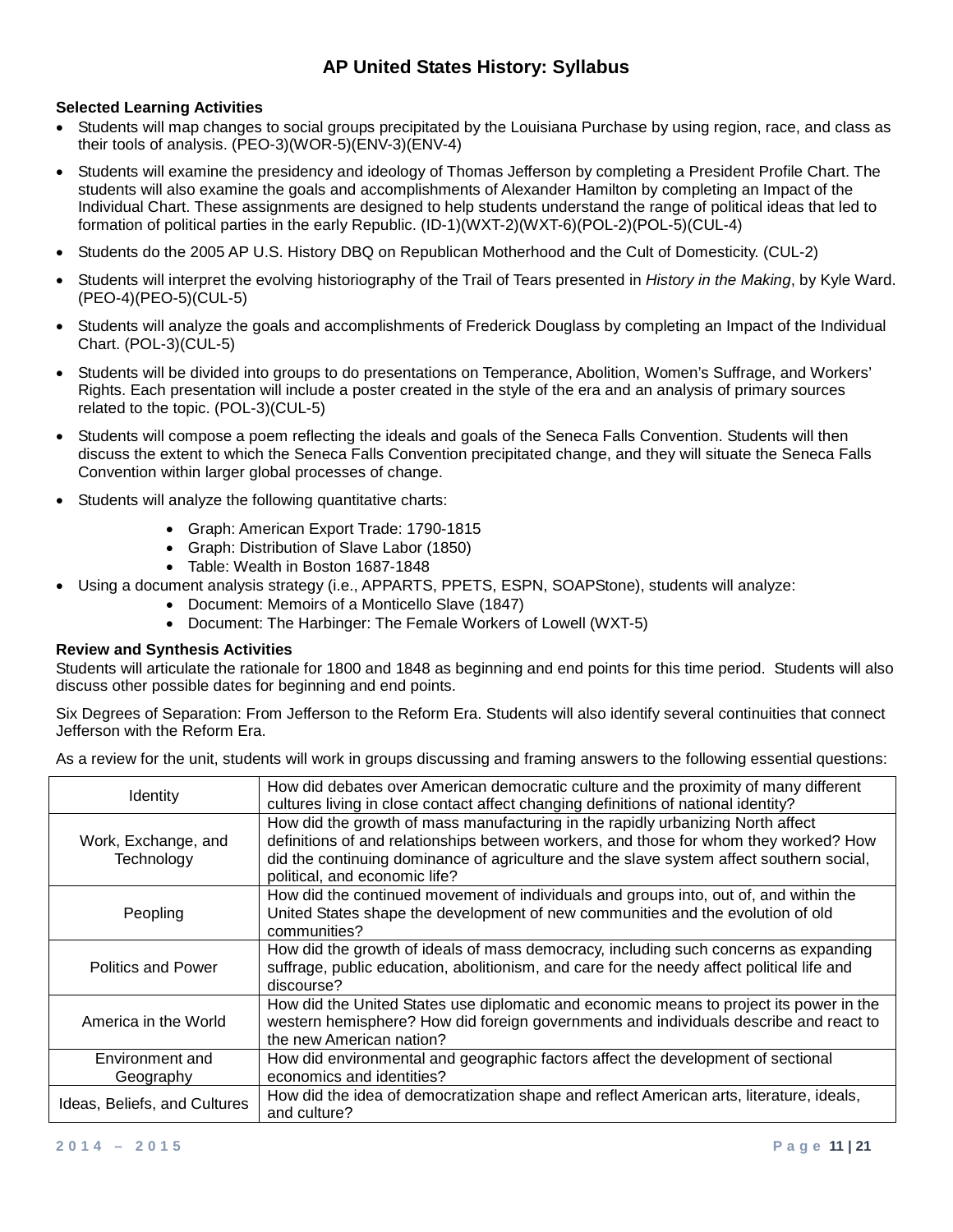### **Period 5: 1844-1877: Tensions and Civil War**

#### **Required Content**

### **KC 5.1 Expansionist foreign policy**

1 effects of territorial expansionism [ID-2, WXT-2, WOR-5, WOR-6, ENV-3, ENV-4] 2 conflicts due to expansion, migration, and slavery [ID-6, WXT-6, PEO-2, PEO-5, PEO-6, POL-6]

### **KC 5.2 Issues leading to Civil War**

1 causes of intensifying sectionalism [ID-5, POL-3, POL-5, POL-6, CUL-2, CUL-6] 2 failed political compromises [POL-2, POL-6, PEO-5, ID-5]

#### **KC 5.3 Union Victory and Unresolved Issues following Civil War**

1 reasons for Northern victory [POL-5, CUL-2, ENV-3]

2 altered power relationships due to Civil War and Reconstruction [POL-5, POL-6, ID-5]

3 constitutional changes of the Reconstruction period [ID-2, POL-6]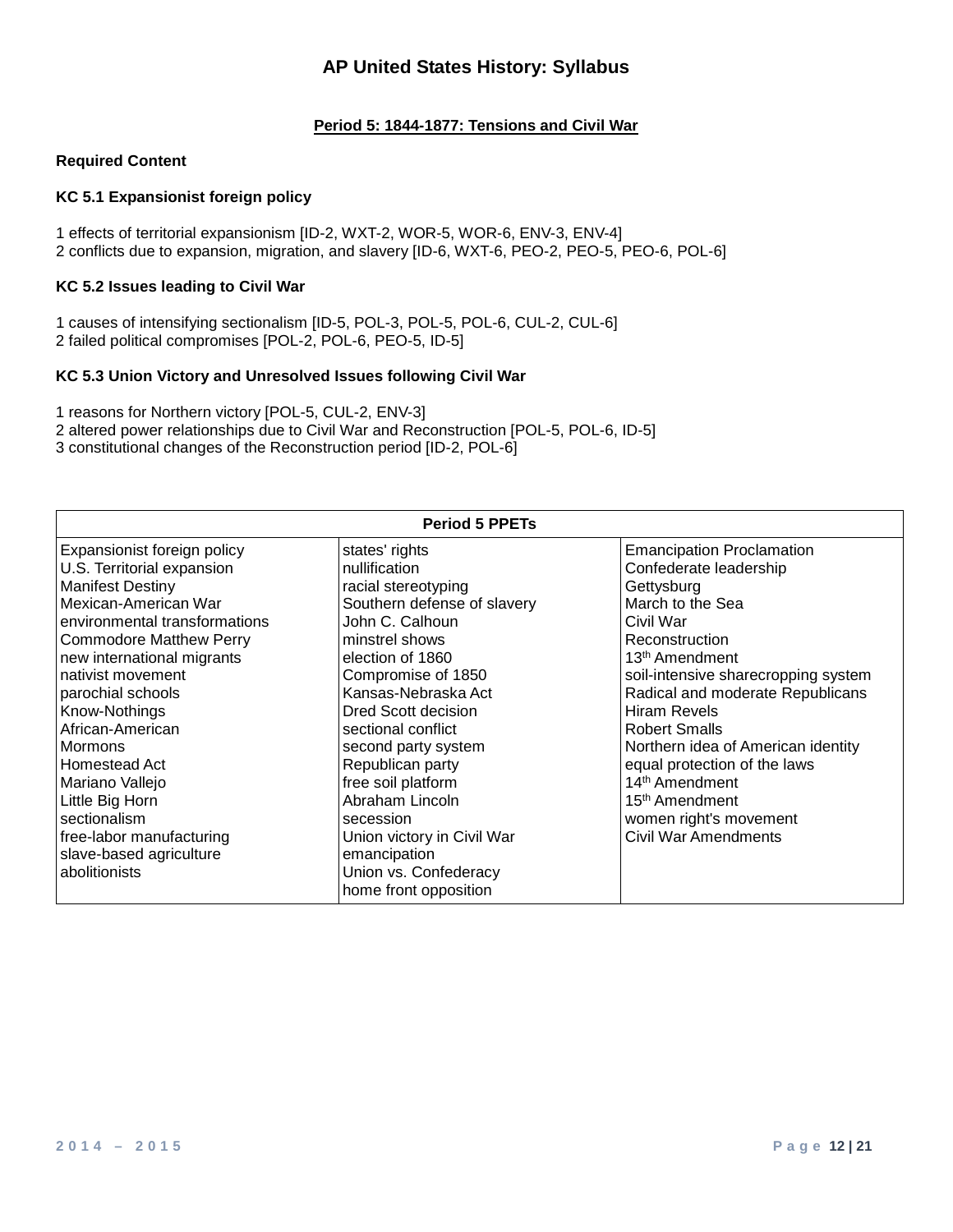### **Selected Learning Activities**

- The students will interpret the changing historiography of the start of the Mexican War presented in *History in the Making,* by Kyle Ward and Chapter 8 of Howard Zinn's *A People's History of the United States.* They will also research the effect of the war on the lives of Spanish Americans. (ID-6)(PEO- 3)(PEO-5)(WOR-5)(WOR-6)(ENV-4)
- Using a document analysis strategy (i.e., APPARTS, PPETS, ESPN, SOAPStone), students will analyze the following documents and images:
	- Document: Across the Plains with Catherine Sager Pringle
	- Document: A White Southerner Speaks Out Against Slavery
	- Document: George Fitzhugh: The Blessings of Slavery
	- Document: Abraham Lincoln: A House Divided
	- Document: Mary Boykin Chesnut: A Confederate Lady's Diary
	- Image: A Poster advertising *Uncle Tom's Cabin*
	- Image: A handbill warning against slave catchers
- Students will analyze a map of the Election of 1860 and develop a thesis statement summarizing the causes of the election results and its short- and long-term effects. (ID-5)(PEO-5)(POL-3)(POL-5)(POL-6)
- The students will present the South's main arguments to justify secession. (ID-5)(PEO-5)(POL-3)(POL-5)(POL-6)(ENV-3)
- Students will research and then evaluate the thesis that the American Civil War was a total war impacting those on the home front, abroad, as well as those on the battlefield. Your essay must assess the impact of the war on all three areas by focusing on U.S. regional economies and U.S. and Confederate relations with Britain and France.
- Students will analyze the presidency of Abraham Lincoln by completing a President Profile Chart.
- To gain insight into the world history perspective on U.S. history, students will analyze accounts of Commodore Perry's Expedition to Japan from two AP World History textbooks and compare the account with that in *Out of Many.* (WOR-3)

#### **Review and Synthesis Activities**

Students will articulate the rationale for 1844 and 1877 as beginning and end points for this time period. Students will also discuss other possible dates for beginning and end points.

Six Degrees of Separation: From The Liberator to the Compromise of 1877. Students will also identify several continuities that connect The Liberator with the Compromise of 1877.

| Identity                         | How did migration to the United States change popular ideas of American Identity and<br>citizenship as well as regional and racial identities? How did the conflicts that led to<br>the Civil War change popular ideas about national, regional, and racial identities<br>throughout this period? |
|----------------------------------|---------------------------------------------------------------------------------------------------------------------------------------------------------------------------------------------------------------------------------------------------------------------------------------------------|
| Work, Exchange, and              | How did the maturing of northern manufacturing and the adherence of the South to an                                                                                                                                                                                                               |
| Technology                       | agricultural economy change the national economic system by 1877?                                                                                                                                                                                                                                 |
| Peopling                         | How did the growth of mass migration to the United States and the railroad affect                                                                                                                                                                                                                 |
|                                  | settlement patterns in cities and the West?                                                                                                                                                                                                                                                       |
| <b>Politics and Power</b>        | Why did attempts at compromise before the war fail to prevent the conflict? To what<br>extent, and in what ways, did the Civil War and Reconstruction transform American<br>political and social relationships?                                                                                   |
| America in the World             | How was the American conflict over slavery part of larger global events?                                                                                                                                                                                                                          |
| <b>Environment and Geography</b> | How did the end of slavery and technological and military developments transform the<br>environment and settlement patterns in the South and the West?                                                                                                                                            |
| Ideas, Beliefs, and Cultures     | How did the doctrine of Manifest Destiny affect debates over territorial expansionism<br>and the Mexican War? How did the Civil War struggle shape Americans' beliefs about<br>equality, democracy, and national destiny?                                                                         |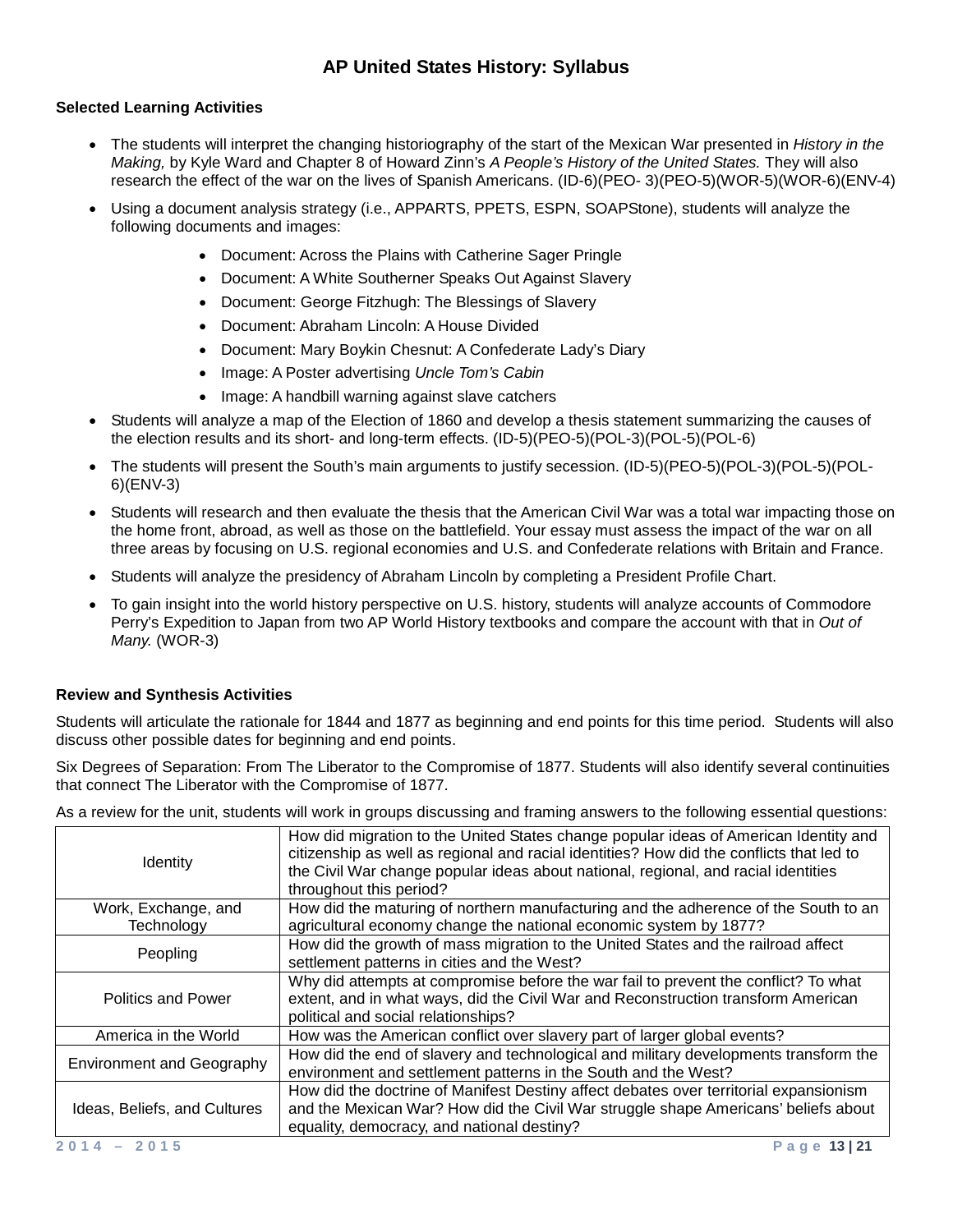### **Period 6: 1865-1898: Industrialization and Urbanization**

#### **Required Content**

#### **KC 6.1 the rise of big business**

1 large-scale production and the Gilded Age [WXT-3, WXT-6, WOR-3, CUL-3, CUL-5] 2 challenges to a unified industrialized nation [WXT-5, WXT-6, WXT-7, PEO-6, ID-6] 3 conflicts due to Western migration, tech changes, and econ problems [ENV-5, WXT-5, WXT-7, POL-3, PEO-3, PEO-5]

#### **KC 6.2 minorities in the American industrial culture**

1 intensified inequalities and attempts to addressing them [ID-6, PEO-2, PEO-3, PEO-6, POL-3] 2 intensified threats to American Indians [PEO-4, ENV-5, POL-6]

#### **KC 6.3 movements of the Gilded Age**

1 economic issues and calls for reform [POL-6] 2 cultural and intellectual movements [ID-2, CUL-3, CUL-5, CUL-6]

| <b>Period 6 PPETs</b>          |                                       |                                     |
|--------------------------------|---------------------------------------|-------------------------------------|
| urbanization                   | mechanized agriculture                | Dawes Act                           |
| communication networks         | railroad system                       | Chief Joseph                        |
| pro-growth government policies | the Grange                            | currency                            |
| Gilded Age                     | <b>Colored Farmers' Alliance</b>      | corporate expansion                 |
| consumption                    | People's (Populist) Party             | laissez-faire economy policy        |
| business consolidation         | unspoiled wilderness                  | corruption                          |
| government subsidies           | preservationist measures              | capitalist system                   |
| monopolies                     | industrial culture                    | referendum                          |
| Social Darwinism               | migrations from Asia                  | Interstate Commerce Act             |
| John D. Rockefeller            | migrations for S southern and Eastern | Plessy v. Ferguson                  |
| J.P. Morgan                    | Europe                                | segregation                         |
| conspicuous consumption        | internal African American migrations  | <b>Chinese Exclusion Activities</b> |
| labor movements                | the West                              | Henry George                        |
| child labor                    | Americanization                       | Gospel of Wealth                    |
| Knights of Labor               | National American Woman Suffrage      | utopianism                          |
| New South                      | Association                           | Social Gospel                       |
| agrarian sharecropping         | transcontinental railroads            | Booker T. Washington                |
| tenant farming systems         | destruction of the buffalo            | Elizabeth Cady Stanton              |
| Westward migrations            | reservations                          |                                     |
| conservationist organizations  | assimilationist policies              |                                     |
| U.S. Fish Commission           | land-grant colleges                   |                                     |
|                                | <b>Mexican Americans</b>              |                                     |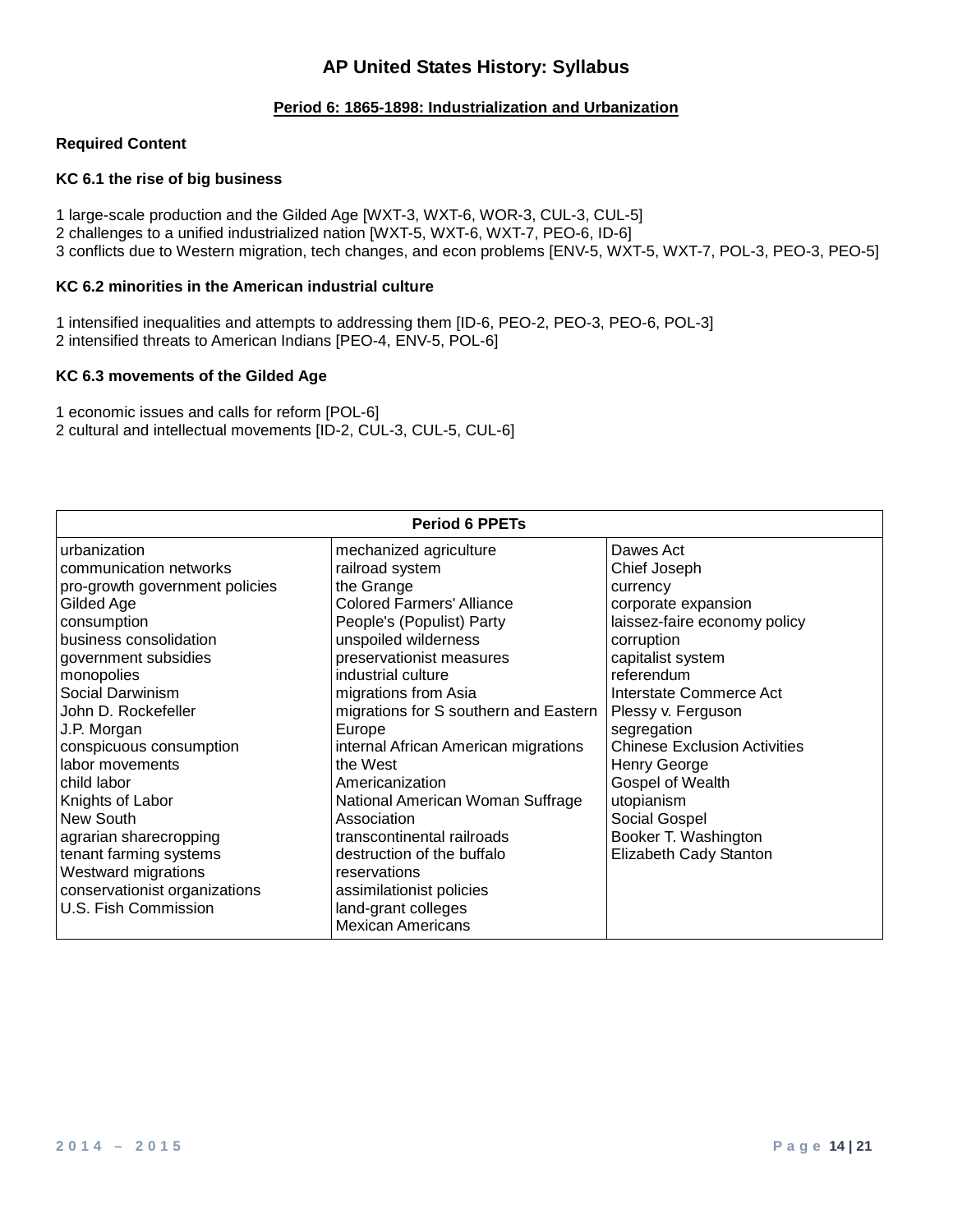### **Selected Learning Activities**

- Students will compare and contrast the competing interests of labor and capital by completing a Competing Interests Chart. (WXT-5)(WXT-6)(WXT-7)
- Students will evaluate the effectiveness of the Knights of Labor and the Grange in achieving their goals. (WXT-7)
- Students will analyze a map: major Indian battles and Indian reservations (1860-1900) and compose a thesis paragraph analyzing the effects of westward expansion on Native American peoples. (ID-6)
- Students will analyze Elizabeth Cady Stanton's role in U.S. history by completing an Impact of the Individual Chart. (POL-3)
- Using a primary source analysis strategy (APPARTS, PPETS, ESPN, SOAPStone), students will analyze the following primary sources:
	- Document: Horace Greeley: An Overland Journey (1860)
	- Document: Tragedy at Wounded Knee (1890)
	- Document: The Gilded Age (1880) (CUL-3)
	- Image: Puck Magazine: Cartoon of Standard Oil Monopoly
	- Students will analyze the following quantitative visual: Table:

Hand v. Machine Labor on the Farm (c.a. 1880)

#### **Review and Synthesis Activities**

Students will articulate the rationale for 1865 and 1898 as beginning and end points for this time period. Students will also discuss other possible dates for beginning and end points.

Six Degrees of Separation: From the Homestead Act to the Battle of Wounded Knee. Students will also identify several continuities that connect the Homestead Act with the Battle of Wounded Knee.

| <b>Identity</b>                  | How did the rapid influx of immigrants from other parts of the world than northern<br>and western Europe affect debates about American national identity?                                    |
|----------------------------------|----------------------------------------------------------------------------------------------------------------------------------------------------------------------------------------------|
| Work, Exchange, and Technology   | How did technological and corporate innovations help to vastly increase industrial<br>production? What was the impact of these innovations on the lives of working<br>people?                |
| Peopling                         | How and why did the sources of migration to the United States change<br>dramatically during this period?                                                                                     |
| <b>Politics and Power</b>        | How did the political culture of the Gilded Age reflect the emergence of new<br>corporate power? How successful were the challenges to this power? Why did<br>challenges to this power fail? |
| America in the World             | How did the search for new global markets affect American foreign policy and<br>territorial ambitions?                                                                                       |
| <b>Environment and Geography</b> | In what ways, and to what extent, was the West "opened" for further settlement<br>through connection to eastern political, financial, and transportation systems?                            |
| Ideas, Beliefs, and Cultures     | How did artistic and intellectual movements both reflect and challenge the<br>emerging corporate order?                                                                                      |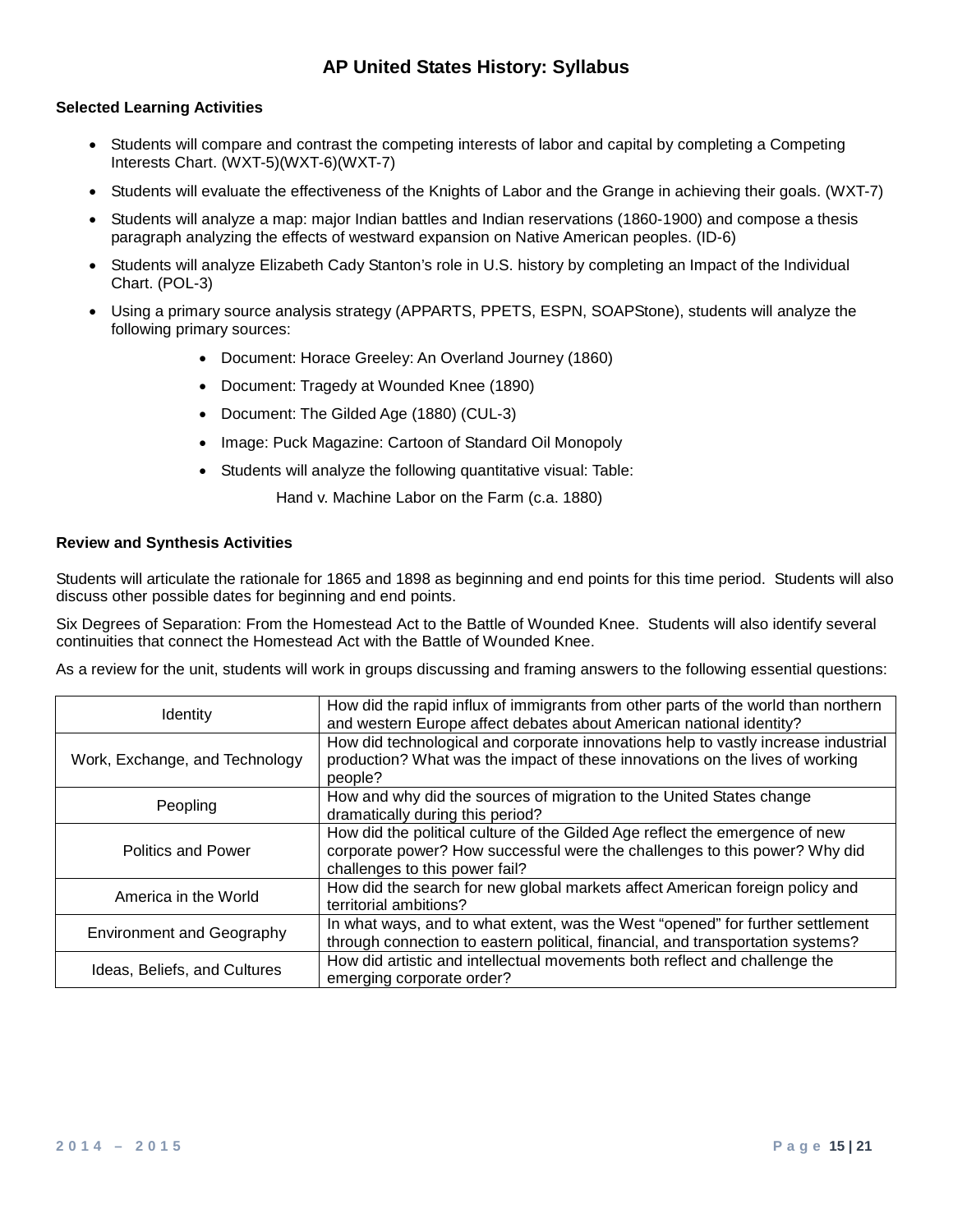### **Period 7: 1890-1945: America as a Industrial and Global Power**

#### **Required Content**

#### **KC 7.1 effects of and reactions to large-scale industrialization**

1 growth of large corporations and its effects [WOR-3, ID-7, WXT-3, WXT-5, POL-3] 2 progressive reformers [WXT-6, WXT-7, WXT-8, POL-3, ENV-5, CUL-5] 3 development of the limited welfare state [WXT-8, POL-2, POL-4, ID-3, CUL-5]

#### **KC 7.2 revolutions in communication, transportation, and cultural identities (????)**

1 improved standard of living and subsequent conflicts [ID-6, ID-8, WXT-3, WXT-5, CUL-3, CUL-6, CUL7] 2 World War I and immigration restrictions [ID-6, WOR-4, PEO-2, PEO-6, PEO-7, POL-7, WXT-6] 3 migrations due to World War I and World War II [ID-6, ID-8, PEO-3, WOR-4]

#### **KC 7.3 United States emerging as a dominant world power**

1 overseas expansionism [WOR-6, WOR-7, ENV-5, POL-6]

- 2 America's place in the world following World War I [WOR-4, WOR-7, ID-3, POL-6]
- 3 World War II and evolving relationships with the world [WOR-4, WOR-7, ID-3, ID-6, POL-5]

| <b>Period 7 PPETs</b>           |                              |                                    |
|---------------------------------|------------------------------|------------------------------------|
| Mass migrations                 | <b>Democratic Party</b>      | insurrection in the Philippines    |
| business cycle fluctuations     | Social Security Act;         | imperialists vs. anti-imperialists |
| consumer goods                  | <b>FDIC</b>                  | interventionists vs. isolationists |
| credit and market instability   | standard of living           | dollar diplomacy                   |
| <b>Great Depression</b>         | fundamentalist Christianity  | neutrality                         |
| financial regulatory system     | scientific modernism         | noninvolvement                     |
| government intervention         | idealism vs. disillusionment | <b>Woodrow Wilson</b>              |
| Progressive reformers           | Harlem Renaissance movement  | humanitarian principles            |
| industrial society              | mass media                   | American Expeditionary Force       |
| Clayton Antitrust Act;          | World War I                  | <b>Treaty of Versailles</b>        |
| <b>Federal Reserve Bank</b>     | wartime patriotism           | League of Nations                  |
| laissez-faire capitalism        | xenophobia                   | unilateral foreign policy          |
| limited welfare state           | civil liberties              | Stimson Doctrine;                  |
| liberalism                      | <b>Red Scare</b>             | <b>Neutrality Acts</b>             |
| <b>Franklin Roosevelt</b>       | World War II                 | Pearl Harbor                       |
| New Deal                        | legalized segregation        | mass mobilization/World War II     |
| radical, union, and populist    | <b>Great Migration</b>       | home front                         |
| movements                       | wartime production labor     | internment of Japanese Americans   |
| conservatives                   | Bracero program              | atomic bomb                        |
| <b>FDR Court Packing scheme</b> | closed western frontier      | Axis Powers y Allies               |
|                                 |                              | Manhattan Project                  |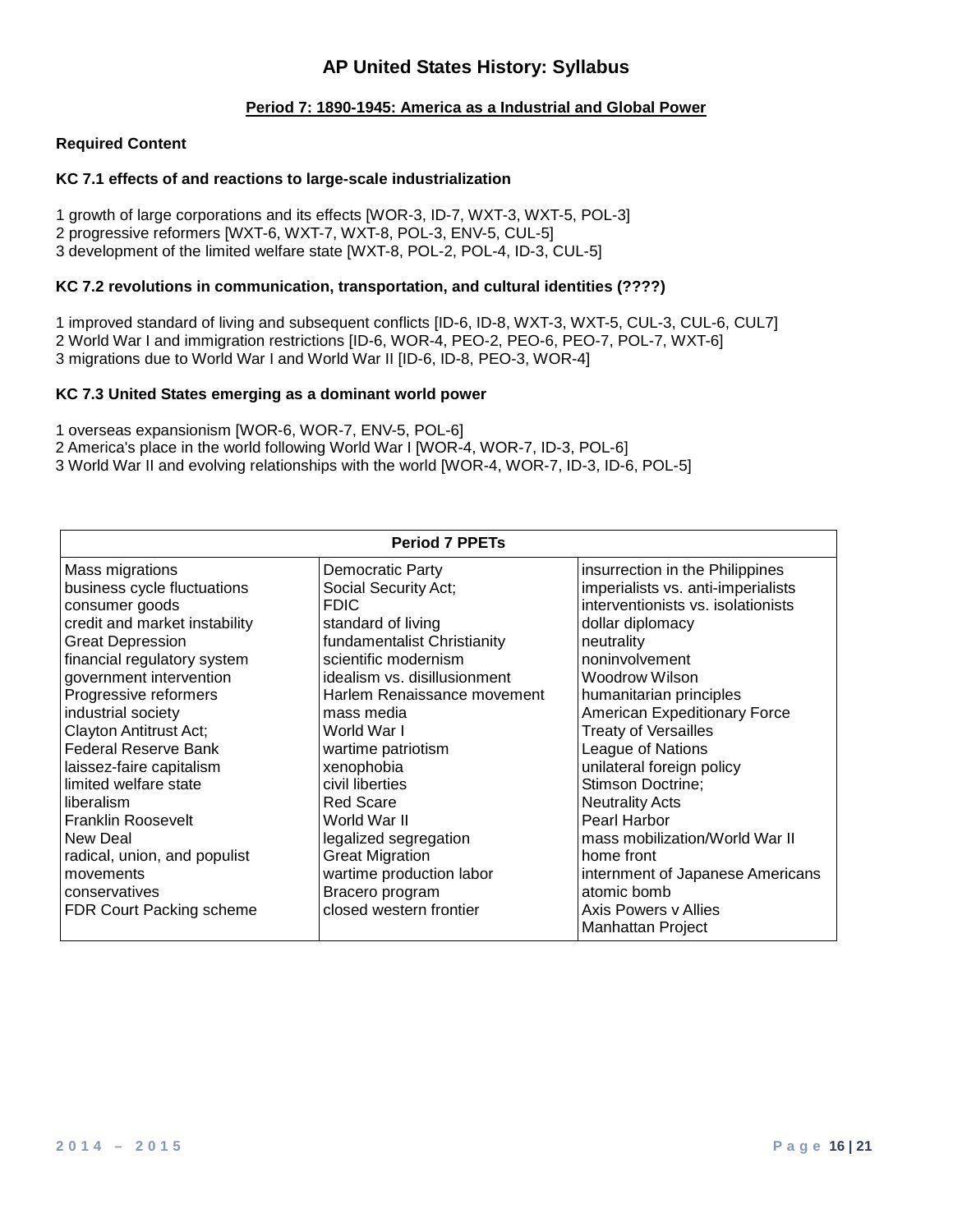## **Selected Learning Activities**

- Students will write an essay comparing and contrasting progressive era reform with the antebellum reform movements. (WXT-7)(WXT-8)(PEO-6)(CUL-6)
- Students will analyze Theodore Roosevelt by completing a presidential profile chart (Roosevelt's role in the Spanish American War and the development of National Parks will be emphasized). (POL-6)(ENV-5)
- Students, working in groups, will present the goals and accomplishments of New Deal programs. Students will interview two adults about the role of Social Security and FDIC then trace the history of these programs to the present and comment on how those programs reflect the nature of the U.S. semi-welfare state. (WXT-8)(CUL-6)
- Students, working in groups, will make presentations on the effects of radio, motion pictures and automobiles, as well the increased availability of home appliances, on the changing role of women. Students will also situate that change role of women within larger historical processes of change (ID-7)(CUL-6)(CUL-7)
- Students will examine the American home front during World War II by analyzing "The War of Machines," a selection from David M. Kennedy's *Freedom from Fear.*
- Students will interpret the changing historiography of *Japanese internment presented in History in the Making*, by Kyle Ward. (POL-6)
- Using a document analysis strategy (APPARTS, PPETS, ESPN, SOAPStone), students will analyze the following primary sources:
	- Document: Lincoln Steffens: From "The Shame of the Cities" (1904)
	- Document: Newton B. Baker: The Treatment of German Americans
	- Document: Eugene Kennedy: A Doughboy Describes the Fighting Front
	- Document: Franklin D. Roosevelt: The Four Freedoms (1941)
- Students will analyze the following quantitative table: The Great Migration: Black Population Growth in Selected North Cities (1910-20) (PEO-6)
- Using a document analysis strategy students will analyze the following primary sources:
	- Image: 1918 Liberty Loan poster: Halt the Hun
	- Image: Ford Automobile Advertisement
	- Image: Vacuum Cleaner Advertisement
	- Image: Recruiting Poster for the Civilian Conservation Corps
- Students will analyze the following map: Immigration to the United States 1901-20 (PEO-6)

#### **Review and Synthesis Activities**

Students will articulate the rationale for 1890 and 1945 as beginning and end points for this time period. Students will also discuss other possible dates for beginning and end points.

Six Degrees of Separation: From the Sinking of the Maine to Hiroshima. Students will also identify several continuities that connect the Sinking of the Maine with Hiroshima.

| Ideas, Beliefs, and<br>Cultures   | How did "modern" cultural values evolve in response to developments in technology? How<br>did debates over the role of women in American public life reflect changing social<br>realities?                                       |
|-----------------------------------|----------------------------------------------------------------------------------------------------------------------------------------------------------------------------------------------------------------------------------|
| Environment and<br>Geography      | Why did reformers seek for the government to wrest control of the environment and<br>national resources from commercial interests?                                                                                               |
| America in the World              | Why did U.S. leaders decide to become involved in global conflicts such as the Spanish<br>American War, World War I, and World War II? How did debates over intervention reflect<br>public views of America's role in the world? |
| <b>Politics and Power</b>         | How did reformist ideals change as they were taken up by reformers in different time<br>periods? Why did opposition emerge to various reform programs?                                                                           |
| Peopling                          | Why did public attitudes towards immigration become negative during this time period?<br>How and why did people migrate within the U.S. during this time period?                                                                 |
| Work, Exchange, and<br>Technology | How did movements for political and economic reform take shape in this period, and how<br>effective were they in achieving their goals?                                                                                          |
| <b>Identity</b>                   | How did continuing debates over immigration and assimilation reflect changing ideals of<br>national and ethnic identity? How did class identities change in this period?                                                         |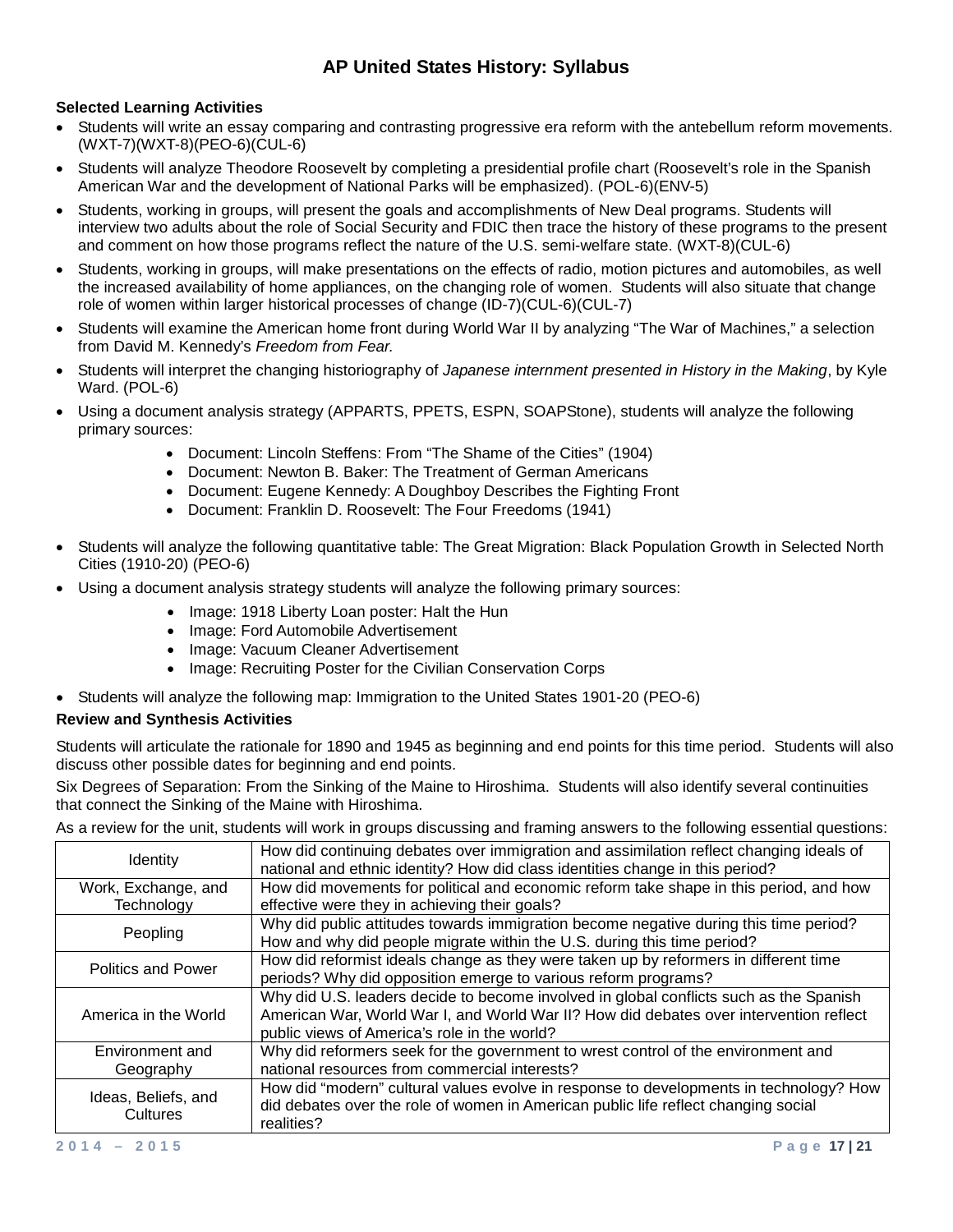### **Period 8: 1945-1980: Post-War Optimism and Struggles**

#### **Required Content**

### **KC 8.1 assertion of global leadership**

1 communism, global economics, and international security [WOR-4, WOR-7, WOR-8] 2 decolonization, global economic change, and the environment [ENV-5, WOR-3, WOR-7, WOR-8] 3 the power of the federal government, internationally and domestically [ID-3, POL-7, WOR-4, CUL-5]

#### **KC 8.2 liberalism of the 1960s**

1 anti-segregation activism [ID-8, POL-3, POL-4, POL-7] 2 identity politics, including gender, sexuality, and ethnicity [POL-3, ID-8] 3 resurgent conservative movements [POL-2, POL-5, POL-7]

### **KC 8.3 post-war changes to American society**

1 postwar optimism and concern about American values [WXT-3, WXT-5, CUL-5, CUL-6, CUL-7, PEO-3] 2 economic growth and expansion of federal programs [ID-6, PEO-2, PEO-3, PEO-7, ENV-5, WXT-8] 3 new demographic and social issues [ID-7, POL-5, CUL-6, CUL-7]

| <b>Period 8 PPETs</b>           |                                         |                                         |
|---------------------------------|-----------------------------------------|-----------------------------------------|
| World War II                    | nonalignment                            | Griswold v. Connecticut                 |
| communist military power        | national energy policy                  | Miranda v. Arizona                      |
| global economy                  | <b>Suez Crisis</b>                      | Students for a Democratic Society Black |
| international security system   | <b>OPEC</b>                             | Panthers                                |
| collective security             | antiwar protests                        | burgeoning private sector               |
| multilateral economic framework | nuclear arsenal                         | federal spending                        |
| non-Communist nations           | military-industrial complex             | baby boom                               |
| containment of Soviet-dominated | liberalism                              | middle-class suburbanization            |
| communism                       | civil rights activists                  | social mobility                         |
| Korean War                      | legal challenges                        | Sun Belt                                |
| Vietnam War                     | direct action                           | homogenous mass culture                 |
| hydrogen bomb                   | nonviolent protest tactics              | Beat movement                           |
| massive retaliation             | <b>Thurgood Marshall</b>                | juvenile delinquency                    |
| space race                      | desegregation                           | urban unrest                            |
| Cold War                        | Brown v. Board of Education             | new immigration laws of 1965            |
| direct vs. indirect military    | Civil Rights Act of 1964                | pollution                               |
| confrontation                   | <b>LGBT</b> movement                    | Rachel Carson                           |
| mutual coexistence (detente)    | The Feminine Mystique                   | Clean Air Act                           |
| communism                       | attack on liberalism from the left      | sexual revolution                       |
| decolonization                  | resurgent conservative movements        | individual rights                       |
| international alignments        | Lyndon Johnson                          | Watergate                               |
| nationalist movements           | <b>Great Society</b><br>state authority | <b>Phyllis Schlafly</b>                 |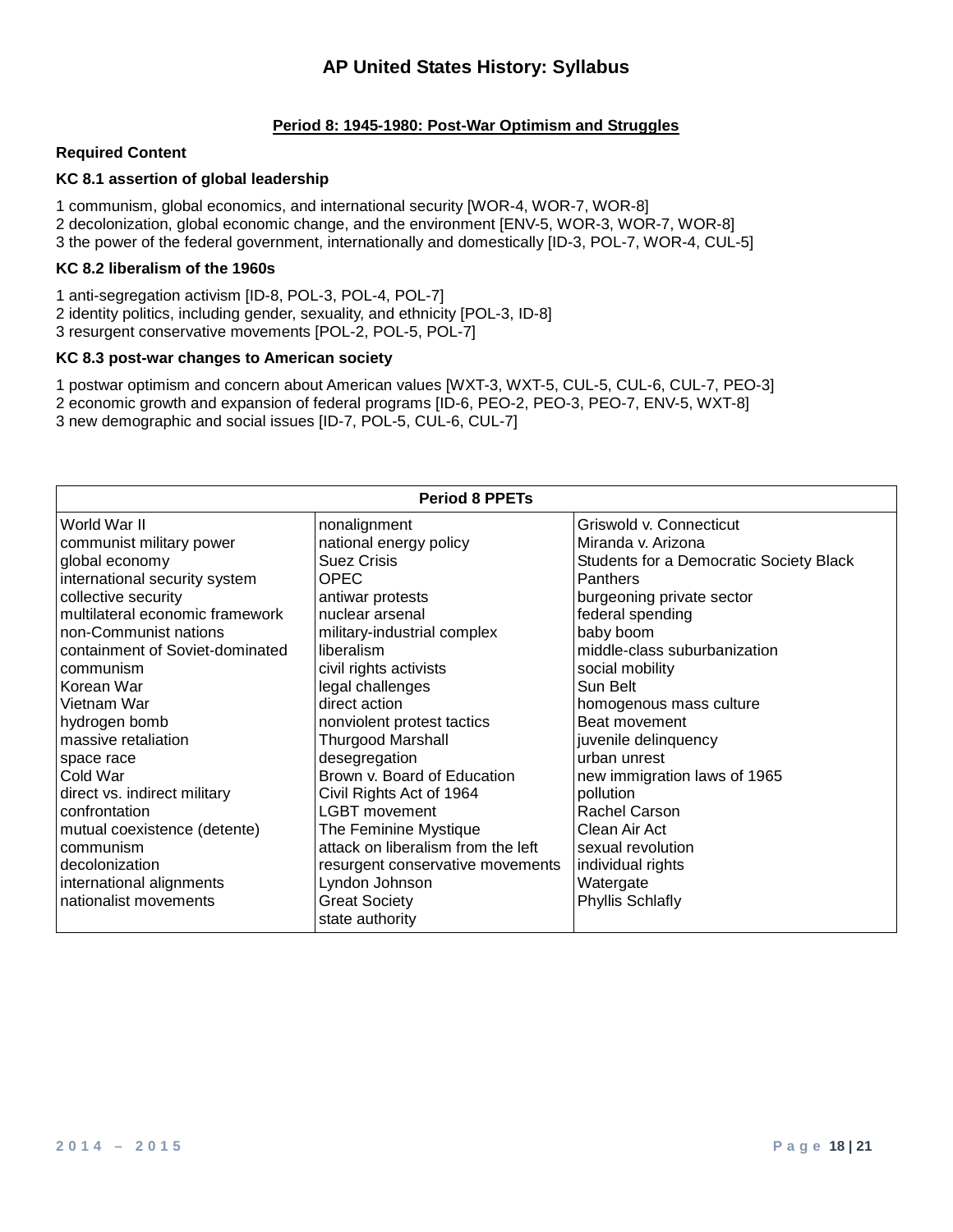## **Selected Learning Activities**

- Students will examine John Lewis Gaddis' interpretation of the origins of the Cold War by reading "The Return of Fear" a selection from *The Cold War, A New History.* They will answer the question, "Did the Cold War begin after the Russian revolution or WWII?" Justify your answer. (POL-6)(WOR-7)(CUL-5)
- Students will interpret the message of and evaluate the effectiveness of *Duck and Cover* drills.
- Students, working in groups, do a presentation on one of the pioneers of 1950's Rock and Roll that will include two songs by the artist and historical analysis. (ID-7)(CUL-6)(CUL-7)
- Students will compare the causes and effects of the Korean and Vietnam Wars by completing a conflict comparison chart. (POL-6)(WOR-7)(CUL-6)
- Students will compare and contrast public criticism of the Vietnam War with criticism of the war efforts in World War I and World War II. Drawing on Young Americans for Freedom, SDS, folk music, and NY Times editorials, write an essay that argues which of the sources best represented U.S. values. (POL-6) (WOR-7)(CUL-6)
- Students will research and debate the following: "There was a fundamental contradiction between Lyndon Johnson's efforts to stop Communism abroad and renew America through the Great Society." (POL-6)(WOR-7)
- Students will write an essay comparing the Civil Rights movements of the 1950s and 60s with the Civil Rights movements of the Progressive Era, focusing on the southern, northern, and western regions of the U.S. (ID-8)
- Students will compose poems expressing the changes brought about by the energy crisis and inflation of the 1970s. (ENV-5)
- Students will analyze the following maps: Divided Europe, Southeast Asian War, Election of 1980.
- Using a document analysis strategy), students will analyze the following documents and images:
	- Harry S. Truman: The Truman Doctrine; John F. Kennedy's inaugural address (1961); and Donald Wheeldin, "The Situation in Watts Today" (1967)
	- Photograph of Nixon Bidding Farewell (1974)
	- Comic Book Cover: This is Tomorrow
	- Photograph: Aerial View of 1950s Track Housing
	- Students will analyze the following graph: U.S. Military Forces in Vietnam and Casualties (1961-81)
- Students will write response papers to images of the paintings and prints made by Andy Warhol and Richard Diebenkorn and comment on how these works remain relevant to universal truths today—or not.

#### **Review and Synthesis Activities**

Students will articulate the rationale for 1945 and 1980 as beginning and end points for this time period. Students will also discuss other possible dates for beginning and end points.

Six Degrees of Separation: From Containment to "Tear Down This Wall." Students will also identify several continuities that connect Containment with "Tear Down This Wall."

| <b>Identity</b>                   | How did the African-American Civil Rights movement affect the development of other<br>movements based on asserting the rights of different groups in American society? How<br>did American involvement in the Cold War affect debates over American national identity? |
|-----------------------------------|------------------------------------------------------------------------------------------------------------------------------------------------------------------------------------------------------------------------------------------------------------------------|
| Work, Exchange, and<br>Technology | How did the rise of American manufacturing and global economic dominance in the years<br>after World War II affect standards of living among and opportunities for different social<br>groups?                                                                         |
| Peopling                          | How did the growth of migration to and within the United States influence demographic<br>change and social attitudes in the nation?                                                                                                                                    |
| <b>Politics and Power</b>         | How did the changing fortunes of liberalism and conservatism in these years affect<br>broader aspects of social and political power?                                                                                                                                   |
| America in the World              | Why did Americans endorse a new engagement in international affairs during the Cold<br>War? How did this belief change over time in response to particular events?                                                                                                     |
| Environment and<br>Geography      | Why did public concern about the state of the natural environment grow during this period,<br>and what major changes in public policy did this create?                                                                                                                 |
| Ideas, Beliefs, and Cultures      | How did changes in popular culture reflect or cause changes in social attitudes? How did<br>the reaction to these changes affect political and public debates?                                                                                                         |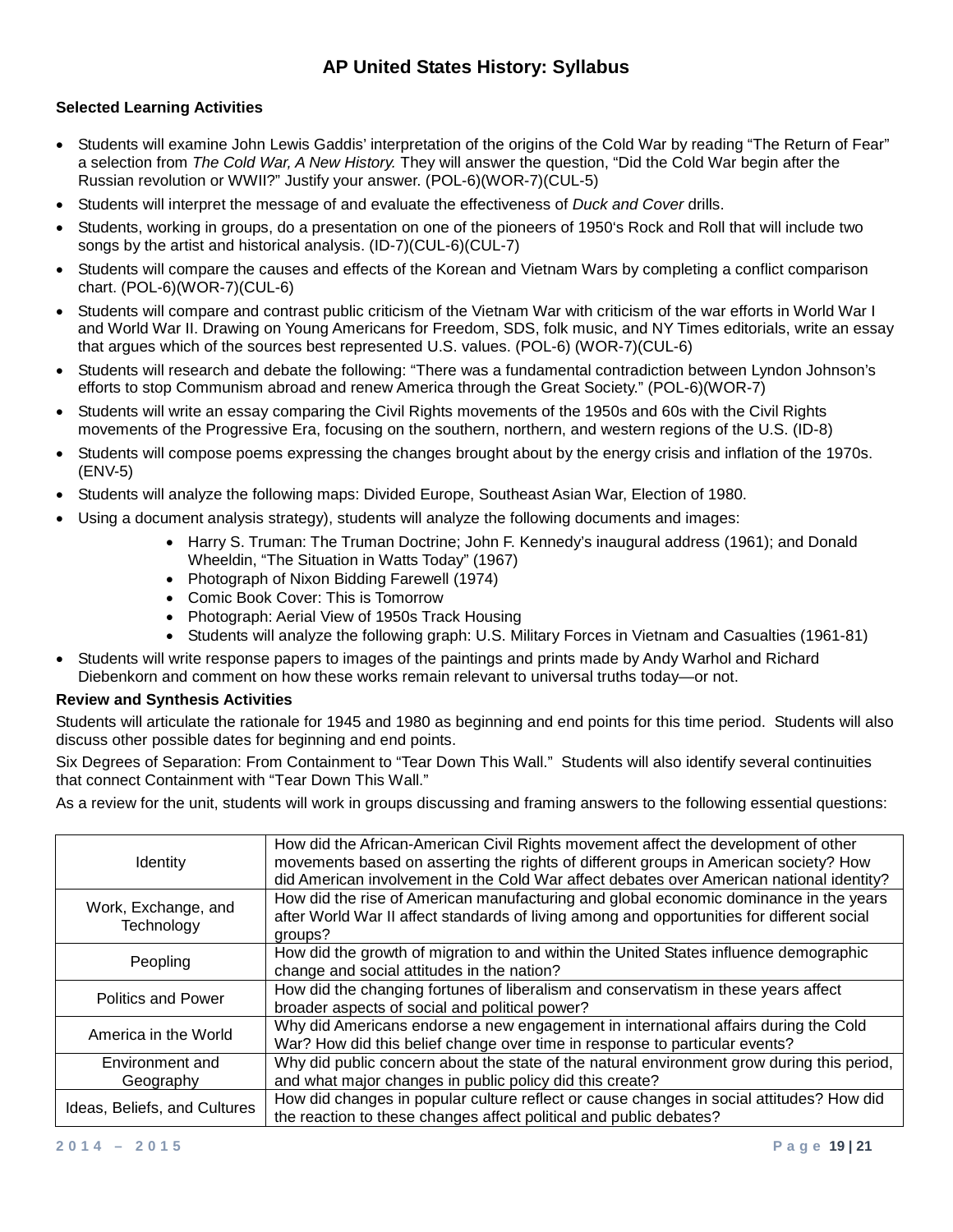## **Period 9: 1980-present: Contemporary Revolutions and Challenges**

### **Required Content**

### **KC 9.1 New conservatism**

1 factors leading to new conservatism [POL-3] 2 conservative successes and challenges [WXT-8, POL-4]

### **KC 9.2 post-Cold War global leadership**

1 Reagan administration [WOR-7, WOR-8] 2 21st century challenges [POL-7, WOR-7, WOR-8]

### **KC 9.3 continued challenges with change**

1 integrating with world economy [WXT-3, WXT-7, WOR-3, ENV-5, CUL-7] 2 effects of recent demographic shifts [ID-6, ID-7, PEO-2, PEO-3, PEO-7]

| <b>Period 9 PPETs</b>                                                                                                                                                                                                                                                                                                                                          |                                                                                                                                                                                                                                                                                                                     |                                                                                                                                                                                                                                                                                                                     |
|----------------------------------------------------------------------------------------------------------------------------------------------------------------------------------------------------------------------------------------------------------------------------------------------------------------------------------------------------------------|---------------------------------------------------------------------------------------------------------------------------------------------------------------------------------------------------------------------------------------------------------------------------------------------------------------------|---------------------------------------------------------------------------------------------------------------------------------------------------------------------------------------------------------------------------------------------------------------------------------------------------------------------|
| Economic globalization<br>religious fundamentalism<br>dissemination of neoconservative<br>thought<br>conservatism<br>foreign policy "failures"<br>OPEC oil embargo<br>Iranian hostage crisis<br>evangelical Christianity<br>Focus on the Family<br>Reagan and Bush tax cuts<br><b>Contract with America</b><br>Planned Parenthood v. Casey<br>"big government" | Medicare and Medicaid expansion;<br>Ronald Reagan<br>defense spending<br>bellicose rhetoric<br>Mikhail Gorbachev<br>"Star Wars" missile defense system<br>peacekeeping interventions<br>September 11, 2011<br><b>World Trade Center</b><br>Pentagon<br>Afghanistan conflict<br>Iraq conflict(s)<br>war on terrorism | civil liberties<br>declining union membership<br>declining real wages<br>free trade agreements<br>government social safety net<br><b>NAFTA</b><br>health care reform debates<br>climate change<br>economic consumption<br>Internet<br>Immigration Reform and Control Act of<br>1986<br>Don't Ask, Don't Tell debate |